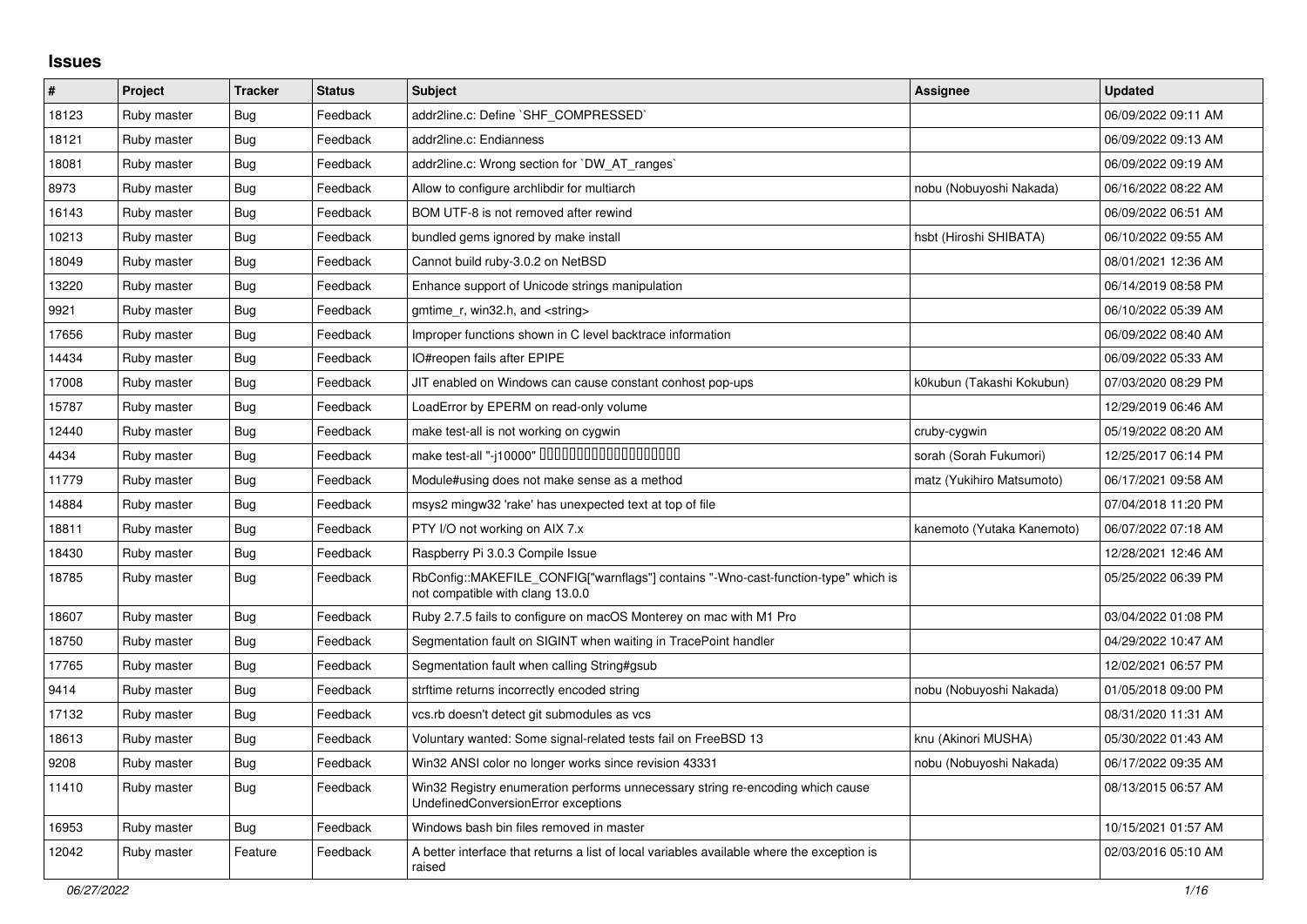| #     | <b>Project</b> | <b>Tracker</b> | <b>Status</b> | Subject                                                                                                                    | <b>Assignee</b>                     | <b>Updated</b>      |
|-------|----------------|----------------|---------------|----------------------------------------------------------------------------------------------------------------------------|-------------------------------------|---------------------|
| 12133 | Ruby master    | Feature        | Feedback      | Ability to exclude start when defining a range                                                                             |                                     | 04/07/2021 06:49 AM |
| 15612 | Ruby master    | Feature        | Feedback      | A construct to restrict the scope of local variables                                                                       |                                     | 02/20/2019 01:55 AM |
| 6727  | Ruby master    | Feature        | Feedback      | Add Array#rest (with implementation)                                                                                       | matz (Yukihiro Matsumoto)           | 08/14/2019 08:51 AM |
| 16428 | Ruby master    | Feature        | Feedback      | Add Array#uniq?, Enumerable#uniq?                                                                                          |                                     | 08/14/2021 06:12 AM |
| 12481 | Ruby master    | Feature        | Feedback      | Add Array#view to allow opt-in copy-on-write sharing of Array contents                                                     |                                     | 07/19/2016 09:08 AM |
| 17265 | Ruby master    | Feature        | Feedback      | Add `Bool` module                                                                                                          | matz (Yukihiro Matsumoto)           | 10/26/2020 09:44 AM |
| 13588 | Ruby master    | Feature        | Feedback      | Add Encoding#min_char_size, #max_char_size, #minmax_char_size                                                              |                                     | 05/29/2017 07:51 AM |
| 5644  | Ruby master    | Feature        | Feedback      | add Enumerable#exclude? antonym                                                                                            | matz (Yukihiro Matsumoto)           | 12/25/2017 06:15 PM |
| 8421  | Ruby master    | Feature        | Feedback      | add Enumerable#find_map and Enumerable#find_all_map                                                                        |                                     | 11/29/2020 11:40 PM |
| 8422  | Ruby master    | Feature        | Feedback      | add Enumerable#reverse_sort and Enumerable#reverse_sort_by                                                                 |                                     | 06/14/2013 03:19 AM |
| 11824 | Ruby master    | Feature        | Feedback      | Add Enumerator#to_ary for added implicit behavior                                                                          |                                     | 12/15/2015 09:48 PM |
| 7652  | Ruby master    | Feature        | Feedback      | Add FreeMiNT support to Ruby                                                                                               | nobu (Nobuyoshi Nakada)             | 12/25/2017 06:15 PM |
| 3356  | Ruby master    | Feature        | Feedback      | Add GetShortPathName to ruby                                                                                               | usa (Usaku NAKAMURA)                | 01/21/2016 02:27 PM |
| 6737  | Ruby master    | Feature        | Feedback      | Add Hash#read and alias as #[].                                                                                            |                                     | 12/25/2017 06:15 PM |
| 14116 | Ruby master    | Feature        | Feedback      | Add Matrix #exponentiate method as Matlab's exp                                                                            | marcandre (Marc-Andre<br>Lafortune) | 11/20/2017 06:52 AM |
| 13677 | Ruby master    | Feature        | Feedback      | Add more details to error "Name or service not known (SocketError)"                                                        |                                     | 04/01/2019 09:12 AM |
| 11484 | Ruby master    | Feature        | Feedback      | add output offset for readpartial/read_nonblock/etc                                                                        | matz (Yukihiro Matsumoto)           | 09/25/2017 07:28 AM |
| 13683 | Ruby master    | Feature        | Feedback      | Add strict Enumerable#single                                                                                               |                                     | 09/02/2021 05:52 PM |
| 8573  | Ruby master    | Feature        | Feedback      | Add String#format method(not an alias of String#%)                                                                         |                                     | 04/18/2018 09:59 AM |
| 15771 | Ruby master    | Feature        | Feedback      | Add `String#split` option to set `split_type string` with a single space separator                                         |                                     | 05/27/2020 09:19 PM |
| 12744 | Ruby master    | Feature        | Feedback      | Add str.reverse_each_char and str.reverse_chars                                                                            |                                     | 09/16/2016 10:41 AM |
| 12964 | Ruby master    | Feature        | Feedback      | Add sub? and gsub? method to string class.                                                                                 |                                     | 11/22/2016 10:13 AM |
| 9960  | Ruby master    | Feature        | Feedback      | Add support for GNU --long options                                                                                         |                                     | 06/21/2014 02:06 AM |
| 9064  | Ruby master    | Feature        | Feedback      | Add support for packages, like in Java                                                                                     | matz (Yukihiro Matsumoto)           | 07/29/2014 02:07 AM |
| 8027  | Ruby master    | Feature        | Feedback      | add the possibility to raise an exception in #included, #extended, #prepended, #inherited<br>and break the calling feature |                                     | 06/02/2013 03:22 PM |
| 12459 | Ruby master    | Feature        | Feedback      | Add type coercion option to ARGV getopts arguements.                                                                       |                                     | 06/06/2016 08:37 AM |
| 15752 | Ruby master    | Feature        | Feedback      | A dedicated module for experimental features                                                                               |                                     | 03/17/2021 04:38 AM |
| 6444  | Ruby master    | Feature        | Feedback      | alias for String#index                                                                                                     |                                     | 12/25/2017 06:15 PM |
| 16848 | Ruby master    | Feature        | Feedback      | Allow callables in \$LOAD_PATH                                                                                             |                                     | 06/26/2020 02:15 PM |
| 8396  | Ruby master    | Feature        | Feedback      | Allow easier destructuring of MatchData                                                                                    |                                     | 06/02/2013 04:53 PM |
| 10482 | Ruby master    | Feature        | Feedback      | Allow ignored items to vary in `Enumerable#chunk`.                                                                         |                                     | 11/11/2014 10:08 AM |
| 13207 | Ruby master    | Feature        | Feedback      | Allow keyword local variable names like `class` or `for`                                                                   |                                     | 02/13/2017 06:22 AM |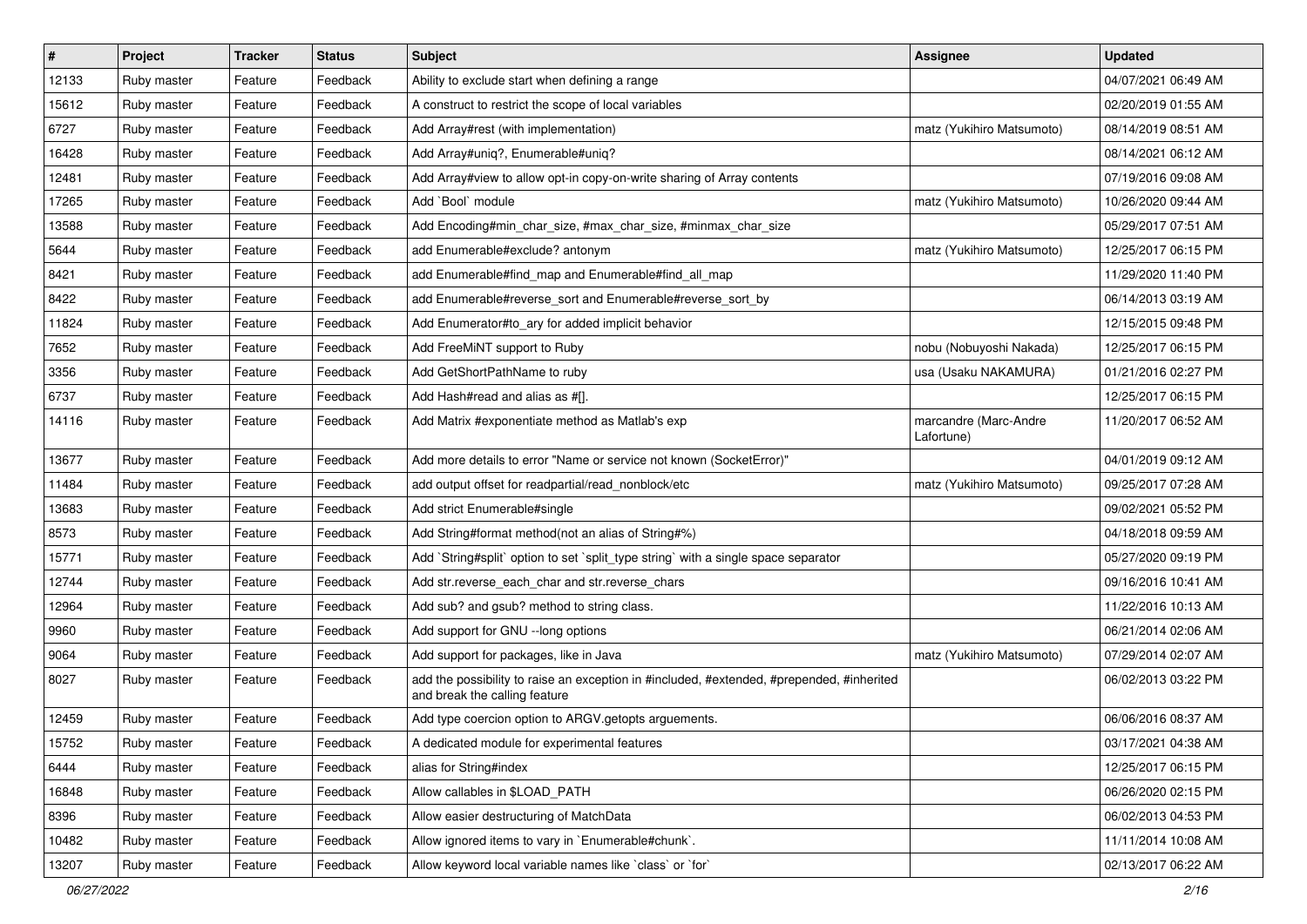| $\vert$ # | Project     | <b>Tracker</b> | <b>Status</b> | <b>Subject</b>                                                                                                       | <b>Assignee</b>           | <b>Updated</b>      |
|-----------|-------------|----------------|---------------|----------------------------------------------------------------------------------------------------------------------|---------------------------|---------------------|
| 18280     | Ruby master | Feature        | Feedback      | Allow rb_utf8_str_new_cstr(NULL)                                                                                     |                           | 11/11/2021 10:28 AM |
| 12715     | Ruby master | Feature        | Feedback      | Allow ruby hackers to omit having to specify class or module mandatory, if they know<br>exactly what they want to do |                           | 11/25/2016 09:01 AM |
| 10930     | Ruby master | Feature        | Feedback      | Allow splat operator to work for string interpolation                                                                |                           | 12/05/2015 04:53 AM |
| 17520     | Ruby master | Feature        | Feedback      | Allow symbols starting with number, e.g. : 2_weeks                                                                   |                           | 02/09/2021 10:36 PM |
| 7939      | Ruby master | Feature        | Feedback      | Alternative curry function creation                                                                                  | matz (Yukihiro Matsumoto) | 12/25/2017 06:15 PM |
| 11997     | Ruby master | Feature        | Feedback      | A method to read a file with interpolations                                                                          |                           | 03/17/2016 01:13 PM |
| 13290     | Ruby master | Feature        | Feedback      | A method to use a hash like in a case construction                                                                   |                           | 03/13/2017 07:28 AM |
| 12957     | Ruby master | Feature        | Feedback      | A more OO way to create lambda Procs                                                                                 |                           | 01/24/2017 08:43 PM |
| 10867     | Ruby master | Feature        | Feedback      | An ATOMIC_GET operation should be written and used.                                                                  |                           | 07/23/2019 03:13 PM |
| 10394     | Ruby master | Feature        | Feedback      | An instance method on Enumerator that evaluates the block under with self being the<br>block variable.               |                           | 04/30/2019 11:58 AM |
| 8062      | Ruby master | Feature        | Feedback      | Argument error stack trace to specify the 'called' method                                                            |                           | 12/25/2017 06:15 PM |
| 6515      | Ruby master | Feature        | Feedback      | array.c: added method that verifies if an Array is part of another                                                   | matz (Yukihiro Matsumoto) | 12/25/2017 06:15 PM |
| 10254     | Ruby master | Feature        | Feedback      | Array#each and Array#map for nested arrays                                                                           |                           | 09/19/2014 07:38 PM |
| 3647      | Ruby master | Feature        | Feedback      | Array#sample(n, replace=false)                                                                                       | mrkn (Kenta Murata)       | 03/11/2020 02:09 AM |
| 4147      | Ruby master | Feature        | Feedback      | Array#sample 00000000                                                                                                |                           | 11/21/2016 04:59 AM |
| 5360      | Ruby master | Feature        | Feedback      | BasicObject#binding                                                                                                  |                           | 12/25/2017 06:15 PM |
| 6478      | Ruby master | Feature        | Feedback      | BasicObject# class                                                                                                   | matz (Yukihiro Matsumoto) | 12/25/2017 06:15 PM |
| 15344     | Ruby master | Feature        | Feedback      | Being proactive about Ruby security                                                                                  |                           | 12/23/2021 11:40 PM |
| 13559     | Ruby master | Feature        | Feedback      | Change implementation of Feature #6721                                                                               |                           | 05/18/2017 12:31 PM |
| 10018     | Ruby master | Feature        | Feedback      | Consider adding Sub-Includes as in include Foo::bar                                                                  |                           | 07/10/2014 12:49 AM |
| 8811      | Ruby master | Feature        | Feedback      | Counterpart to `Hash#key?` for `Array`                                                                               |                           | 09/04/2013 02:12 AM |
| 6442      | Ruby master | Feature        | Feedback      | <b>CRUDify Hash class</b>                                                                                            | trans (Thomas Sawyer)     | 12/25/2017 06:15 PM |
| 7986      | Ruby master | Feature        | Feedback      | Custom case statement comparison method                                                                              |                           | 12/10/2020 08:50 AM |
| 10040     | Ruby master | Feature        | Feedback      | '%d' and '%t' shorthands for 'Date.new(*args)' and 'Time.new(*args)'                                                 |                           | 07/21/2014 03:42 AM |
| 10042     | Ruby master | Feature        | Feedback      | Deprecate postfix rescue syntax for removal in 3.0                                                                   | matz (Yukihiro Matsumoto) | 12/10/2020 08:53 AM |
| 8258      | Ruby master | Feature        | Feedback      | Dir#escape_glob                                                                                                      |                           | 12/23/2021 11:40 PM |
| 8520      | Ruby master | Feature        | Feedback      | Distinct to_s methods for Array, Hash                                                                                | matz (Yukihiro Matsumoto) | 06/14/2013 12:37 AM |
| 8515      | Ruby master | Feature        | Feedback      | don't allow irb to dump output for forever and ever                                                                  |                           | 08/15/2014 09:20 PM |
| 15632     | Ruby master | Feature        | Feedback      | Dynamic method references                                                                                            |                           | 03/18/2019 08:24 PM |
| 6793      | Ruby master | Feature        | Feedback      | easier ability to "run as the currently running ruby"                                                                |                           | 12/25/2017 06:15 PM |
| 11538     | Ruby master | Feature        | Feedback      | ensure variable syntax                                                                                               |                           | 06/06/2018 10:21 AM |
| 15123     | Ruby master | Feature        | Feedback      | Enumerable#compact proposal                                                                                          | matz (Yukihiro Matsumoto) | 10/30/2019 07:30 PM |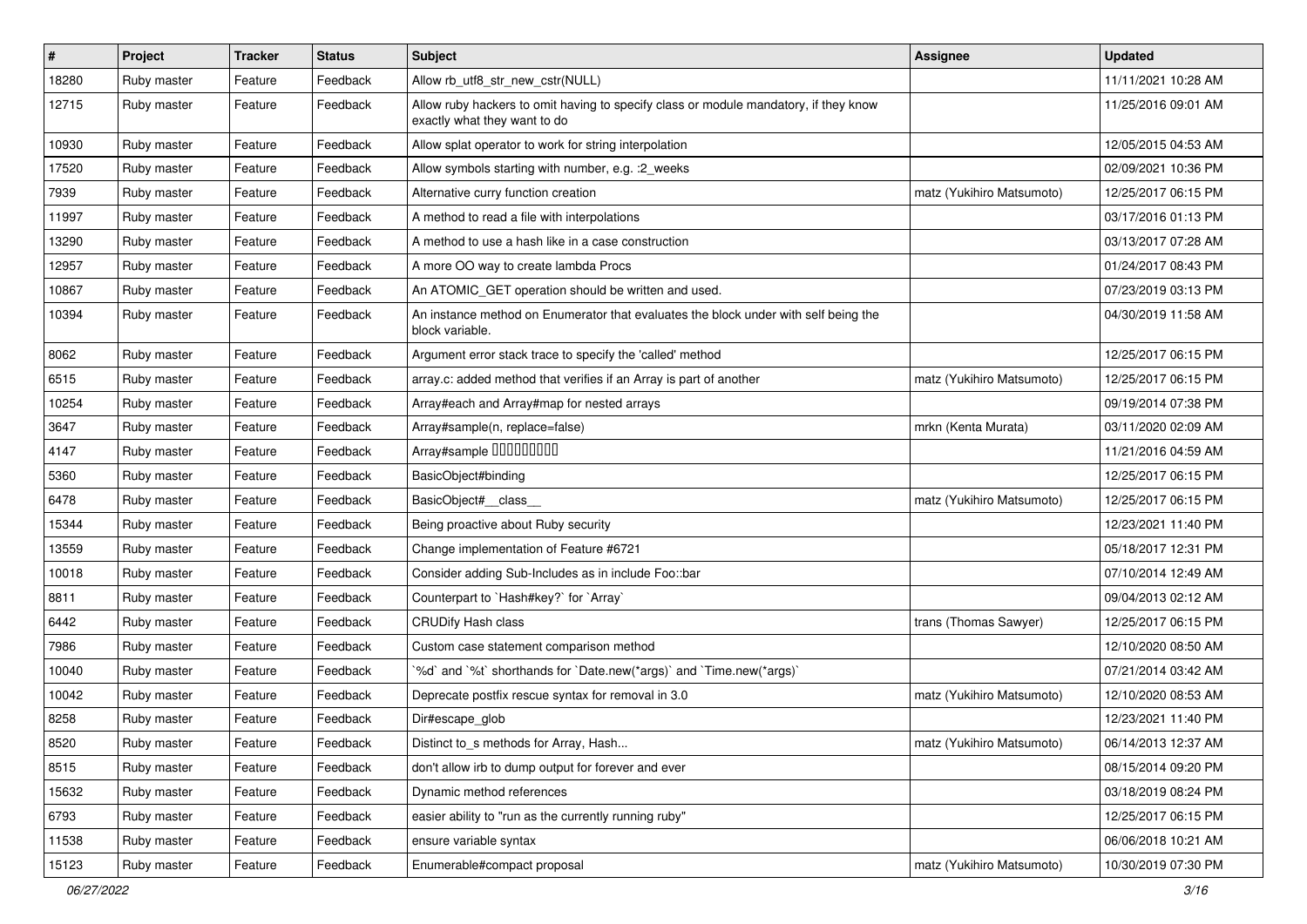| $\vert$ # | Project     | <b>Tracker</b> | <b>Status</b> | Subject                                                                    | Assignee                  | <b>Updated</b>      |
|-----------|-------------|----------------|---------------|----------------------------------------------------------------------------|---------------------------|---------------------|
| 8912      | Ruby master | Feature        | Feedback      | Exception.raise                                                            |                           | 09/16/2013 06:23 AM |
| 5174      | Ruby master | Feature        | Feedback      | Export ruby_init_prelude()                                                 | nobu (Nobuyoshi Nakada)   | 12/25/2017 06:15 PM |
| 11529     | Ruby master | Feature        | Feedback      | extensible % literal declarations                                          |                           | 09/17/2015 05:57 PM |
| 5103      | Ruby master | Feature        | Feedback      | [ext/openssl] Object equality for objects based on ASN.1 structures        |                           | 09/13/2015 03:32 AM |
| 5102      | Ruby master | Feature        | Feedback      | [ext/openssl] Purpose of OpenSSL::PKCS12.new / Allow changing the password |                           | 09/13/2015 03:33 AM |
| 9777      | Ruby master | Feature        | Feedback      | Feature Proposal: Proc#to_lambda                                           |                           | 01/05/2018 09:00 PM |
| 13166     | Ruby master | Feature        | Feedback      | Feature Request: Byte Arrays for Ruby 3                                    |                           | 03/31/2017 08:04 AM |
| 10355     | Ruby master | Feature        | Feedback      | Feature request: Module#prepended?(mod)                                    | matz (Yukihiro Matsumoto) | 01/05/2018 09:01 PM |
| 12263     | Ruby master | Feature        | Feedback      | Feature request: &&. operator (shorthand for foo && foo.method)            |                           | 05/22/2016 06:03 AM |
| 8168      | Ruby master | Feature        | Feedback      | Feature request: support for (single) statement lambda syntax/definition   | matz (Yukihiro Matsumoto) | 01/11/2014 11:36 AM |
| 6507      | Ruby master | Feature        | Feedback      | <b>File Literal</b>                                                        |                           | 12/25/2017 06:15 PM |
| 9713      | Ruby master | Feature        | Feedback      | FILE_ return unexpected encoding - breaks Dir.glob                         | cruby-windows             | 12/10/2020 09:13 AM |
| 4712      | Ruby master | Feature        | Feedback      | File.writable? inaccurate in windows                                       |                           | 12/25/2017 06:14 PM |
| 16021     | Ruby master | Feature        | Feedback      | floor/ceil/round/truncate should accept a :step argument                   |                           | 09/19/2019 03:20 PM |
| 13332     | Ruby master | Feature        | Feedback      | Forwardable#def_instance_delegator nil                                     | nobu (Nobuyoshi Nakada)   | 09/25/2017 08:20 AM |
| 5145      | Ruby master | Feature        | Feedback      | Function extension of Array#transpose                                      |                           | 12/25/2017 06:15 PM |
| 4264      | Ruby master | Feature        | Feedback      | General type coercion protocol for Ruby                                    | matz (Yukihiro Matsumoto) | 12/25/2017 06:14 PM |
| 10131     | Ruby master | Feature        | Feedback      | Greatest multiple of r not greater than x                                  |                           | 08/14/2014 07:23 AM |
| 6315      | Ruby master | Feature        | Feedback      | handler to trace output of each line of code executed                      |                           | 12/25/2017 06:15 PM |
| 17342     | Ruby master | Feature        | Feedback      | Hash#fetch_set                                                             |                           | 12/17/2020 05:28 AM |
| 10270     | Ruby master | Feature        | Feedback      | Hash#insert                                                                |                           | 09/21/2014 01:01 PM |
| 6118      | Ruby master | Feature        | Feedback      | Hash#keys_of(values), returns related keys of given values                 | matz (Yukihiro Matsumoto) | 01/10/2019 08:16 AM |
| 7796      | Ruby master | Feature        | Feedback      | Hash#keys should return a set                                              |                           | 12/10/2020 08:49 AM |
| 8707      | Ruby master | Feature        | Feedback      | Hash#reverse_each                                                          | matz (Yukihiro Matsumoto) | 01/05/2018 09:00 PM |
| 18336     | Ruby master | Feature        | Feedback      | How to deal with Trojan Source vulnerability                               |                           | 11/23/2021 08:39 PM |
| 13923     | Ruby master | Feature        | Feedback      | Idiom to release resources safely, with less indentations                  |                           | 09/26/2017 08:31 AM |
| 11911     | Ruby master | Feature        | Feedback      | Immutable method definitions and/or static dispatch                        |                           | 01/03/2016 07:04 AM |
| 13000     | Ruby master | Feature        | Feedback      | Implement Set#include? with Hash#include?                                  | knu (Akinori MUSHA)       | 09/11/2020 08:18 PM |
| 10211     | Ruby master | Feature        | Feedback      | Implement Signal.current trap(sig)                                         |                           | 08/09/2015 01:00 PM |
| 6808      | Ruby master | Feature        | Feedback      | Implicit index for enumerations                                            |                           | 12/25/2017 06:15 PM |
| 8172      | Ruby master | Feature        | Feedback      | IndexError-returning counterparts to destructive Array methods             |                           | 12/30/2019 07:19 PM |
| 7240      | Ruby master | Feature        | Feedback      | Inheritable #included/#extended Hooks For Modules                          |                           | 12/25/2017 06:15 PM |
| 8096      | Ruby master | Feature        | Feedback      | introduce Time.current_timestamp                                           | matz (Yukihiro Matsumoto) | 12/23/2021 11:40 PM |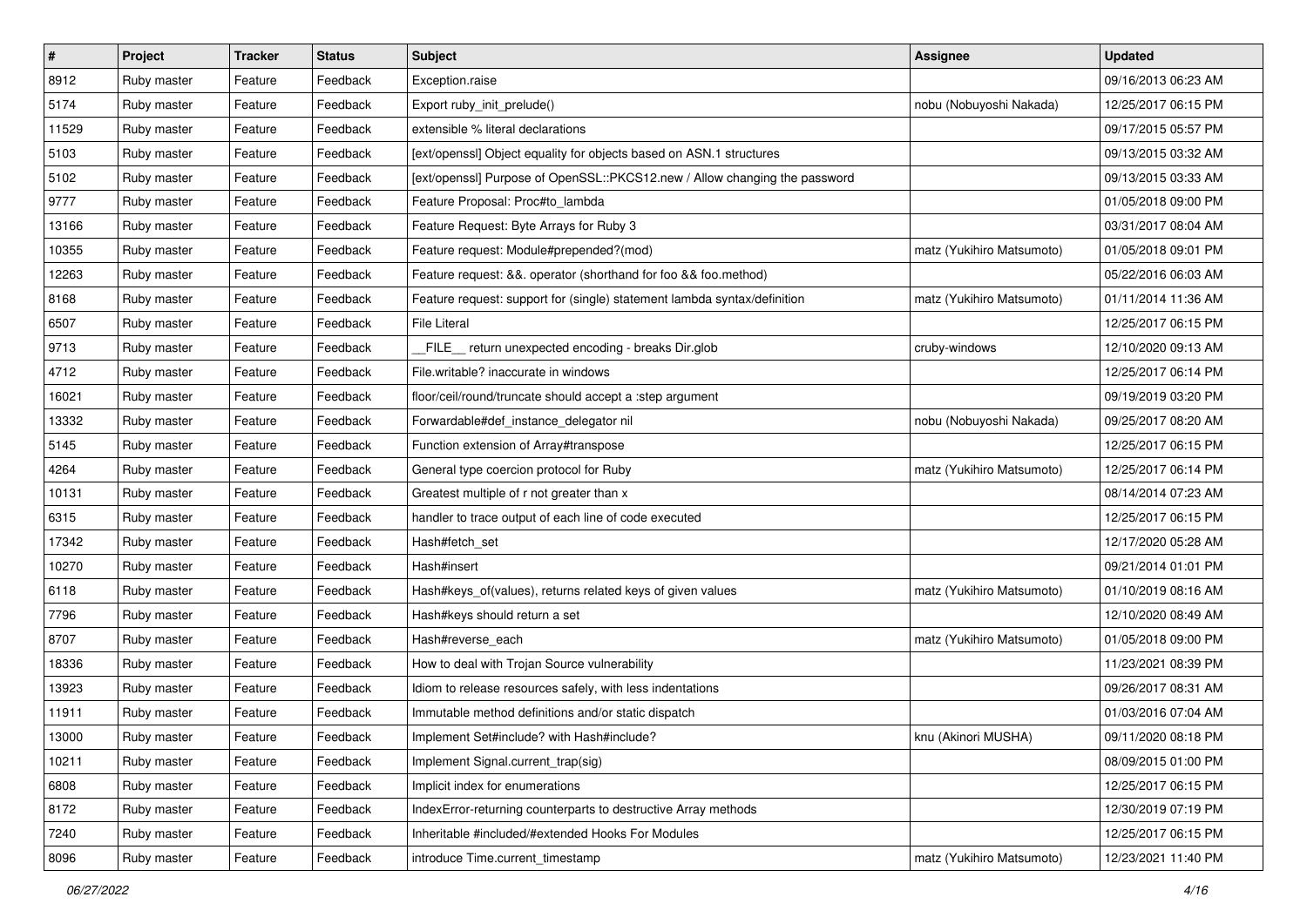| $\vert$ # | Project     | <b>Tracker</b> | <b>Status</b> | Subject                                                                                       | <b>Assignee</b>           | <b>Updated</b>      |
|-----------|-------------|----------------|---------------|-----------------------------------------------------------------------------------------------|---------------------------|---------------------|
| 14105     | Ruby master | Feature        | Feedback      | Introduce xor as alias for Set#^                                                              | knu (Akinori MUSHA)       | 06/27/2018 10:56 AM |
| 6399      | Ruby master | Feature        | Feedback      | IO.read ignores valid open_args on Windows                                                    | usa (Usaku NAKAMURA)      | 12/25/2017 06:15 PM |
| 12242     | Ruby master | Feature        | Feedback      | Is it worth adding collision probability of SecureRandom functions in RubyDoc?                |                           | 05/15/2016 07:56 AM |
| 15722     | Ruby master | Feature        | Feedback      | `Kernel#case?`                                                                                |                           | 02/29/2020 07:25 AM |
| 8765      | Ruby master | Feature        | Feedback      | Literal for symbol with interpolation                                                         |                           | 08/19/2013 10:20 PM |
| 9602      | Ruby master | Feature        | Feedback      | Logic with `Enumerable#grep`                                                                  | matz (Yukihiro Matsumoto) | 12/01/2019 05:23 PM |
| 6251      | Ruby master | Feature        | Feedback      | Magic comments for compile options                                                            | matz (Yukihiro Matsumoto) | 08/21/2015 11:47 PM |
| 11918     | Ruby master | Feature        | Feedback      | Make #finite? consistent with #nonzero?                                                       |                           | 12/29/2015 03:28 PM |
| 10065     | Ruby master | Feature        | Feedback      | Make `gem env` command output valid YAML                                                      | drbrain (Eric Hodel)      | 07/20/2014 10:54 PM |
| 16962     | Ruby master | Feature        | Feedback      | Make IO.for_fd autoclose option default to false                                              |                           | 06/17/2021 06:54 AM |
| 14778     | Ruby master | Feature        | Feedback      | Make Object#dup accept a block                                                                |                           | 05/27/2018 07:52 AM |
| 8371      | Ruby master | Feature        | Feedback      | Make some enumerators mimic arrays                                                            | matz (Yukihiro Matsumoto) | 06/02/2013 04:11 PM |
| 8365      | Ruby master | Feature        | Feedback      | Make variables objects                                                                        | matz (Yukihiro Matsumoto) | 08/19/2016 07:21 PM |
| 17685     | Ruby master | Feature        | Feedback      | Marshal format for out of band buffer objects                                                 |                           | 03/24/2021 07:39 AM |
| 11227     | Ruby master | Feature        | Feedback      | May it be possible to add some symbols to IO.new()?                                           |                           | 06/06/2015 03:57 AM |
| 12698     | Ruby master | Feature        | Feedback      | Method to delete a substring by regex match                                                   |                           | 04/25/2019 01:05 PM |
| 11087     | Ruby master | Feature        | Feedback      | Method to retrieve {local, global, instance} variables as a Hash                              | matz (Yukihiro Matsumoto) | 06/12/2015 09:13 AM |
| 5628      | Ruby master | Feature        | Feedback      | Module#basename                                                                               | matz (Yukihiro Matsumoto) | 08/29/2020 05:01 PM |
| 9548      | Ruby master | Feature        | Feedback      | Module curry                                                                                  |                           | 03/11/2014 02:00 PM |
| 9552      | Ruby master | Feature        | Feedback      | Module map!                                                                                   |                           | 03/09/2014 05:51 AM |
| 10108     | Ruby master | Feature        | Feedback      | NameError#name and nested constants                                                           |                           | 08/10/2014 04:37 AM |
| 8026      | Ruby master | Feature        | Feedback      | Need Module#prepended_modules                                                                 | matz (Yukihiro Matsumoto) | 01/16/2020 06:12 AM |
| 7114      | Ruby master | Feature        | Feedback      | New classes: `HumanTime::LocalTime`, `HumanTime::Duration`                                    |                           | 12/25/2017 06:15 PM |
| 8863      | Ruby master | Feature        | Feedback      | New error class: UndefinedBehaviorError                                                       |                           | 01/11/2014 11:09 AM |
| 9678      | Ruby master | Feature        | Feedback      | New heredoc syntax                                                                            |                           | 12/23/2021 11:40 PM |
| 17147     | Ruby master | Feature        | Feedback      | New method to get frozen strings from String objects                                          |                           | 09/07/2020 01:41 AM |
| 9076      | Ruby master | Feature        | Feedback      | New one-argument block syntax: &.                                                             |                           | 12/10/2020 08:53 AM |
| 5522      | Ruby master | Feature        | Feedback      | Numeric#finite? <sup>[]</sup> Numeric#infinite? <sup>[]</sup> Numeric#nan? <sup>[10]</sup>    | mrkn (Kenta Murata)       | 12/10/2020 08:54 AM |
| 5514      | Ruby master | Feature        | Feedback      | Numeric III quotient I quotrem IIII                                                           | matz (Yukihiro Matsumoto) | 12/10/2020 08:49 AM |
| 5521      | Ruby master | Feature        | Feedback      | Numeric#rational? <sup>[]</sup> Numeric#complex? <sup>[]</sup> Numeric#float? <sup>[10]</sup> | matz (Yukihiro Matsumoto) | 12/10/2020 08:49 AM |
| 17170     | Ruby master | Feature        | Feedback      | Numeric.zero, Numeric.one                                                                     |                           | 09/16/2020 01:36 AM |
| 5805      | Ruby master | Feature        | Feedback      | object_hexid                                                                                  |                           | 12/25/2017 06:15 PM |
| 17278     | Ruby master | Feature        | Feedback      | On-demand sharing of constants for Ractor                                                     |                           | 02/01/2021 04:24 PM |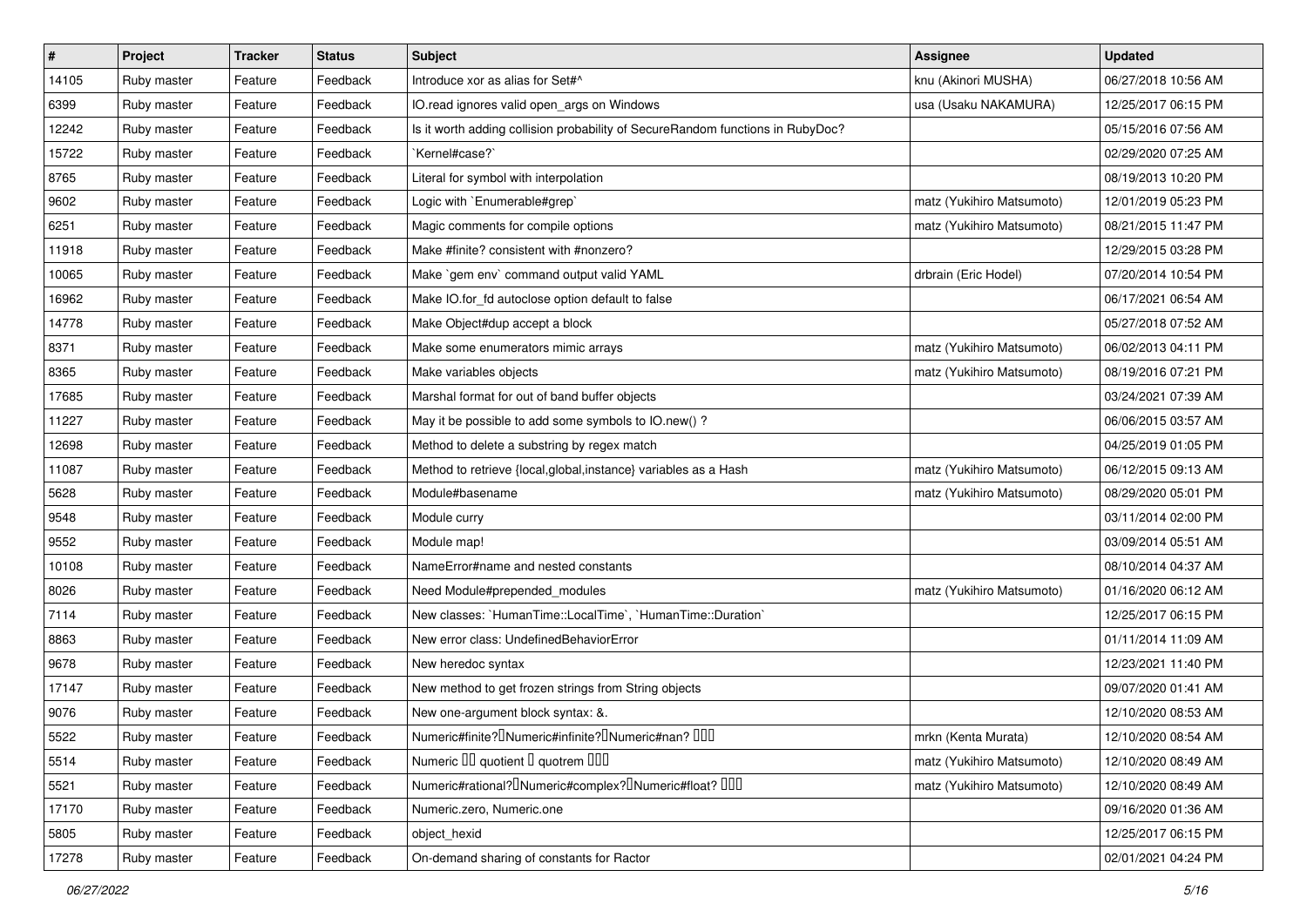| $\vert$ # | Project     | <b>Tracker</b> | <b>Status</b> | Subject                                                                                                   | <b>Assignee</b>           | <b>Updated</b>      |
|-----------|-------------|----------------|---------------|-----------------------------------------------------------------------------------------------------------|---------------------------|---------------------|
| 6739      | Ruby master | Feature        | Feedback      | One-line rescue statement should support specifying an exception class                                    | matz (Yukihiro Matsumoto) | 05/18/2016 12:42 AM |
| 2715      | Ruby master | Feature        | Feedback      | Optimization to avoid spawning shell in Kernel#system call should check for failure<br>conditions         |                           | 12/25/2017 06:00 PM |
| 4645      | Ruby master | Feature        | Feedback      | Pass existing buffer to getsockopt                                                                        |                           | 12/25/2017 06:14 PM |
| 10356     | Ruby master | Feature        | Feedback      | [PATCH 2/2] Remove unused internal functions                                                              |                           | 10/10/2014 05:24 AM |
| 6697      | Ruby master | Feature        | Feedback      | [PATCH] Add Kernel#Symbol conversion method like String(), Array() etc.                                   | matz (Yukihiro Matsumoto) | 12/25/2017 06:15 PM |
| 11300     | Ruby master | Feature        | Feedback      | [PATCH] Add String#bin for parity with #hex and #oct.                                                     |                           | 07/23/2019 06:11 PM |
| 10059     | Ruby master | Feature        | Feedback      | [PATCH and SUGGEST] 0000000000000000000000000000000                                                       |                           | 09/16/2014 11:54 AM |
| 8833      | Ruby master | Feature        | Feedback      | [PATCH] IPAddr#pred                                                                                       | knu (Akinori MUSHA)       | 10/21/2017 05:15 PM |
| 10351     | Ruby master | Feature        | Feedback      | [PATCH] prevent CVE-2014-6277                                                                             |                           | 01/05/2018 09:01 PM |
| 11139     | Ruby master | Feature        | Feedback      | [PATCH] socket: support accept `sock_nonblock: (true false)'                                              | akr (Akira Tanaka)        | 07/02/2015 01:30 AM |
| 2149      | Ruby master | Feature        | Feedback      | Pathname#include?                                                                                         | akr (Akira Tanaka)        | 03/15/2018 08:19 AM |
| 10381     | Ruby master | Feature        | Feedback      | Pathname#mkdir_p, Pathname#makedirs DDDD                                                                  | akr (Akira Tanaka)        | 10/15/2014 04:27 AM |
| 8725      | Ruby master | Feature        | Feedback      | Possibility to get a signal handler without changing it                                                   | ko1 (Koichi Sasada)       | 12/25/2017 06:15 PM |
| 11154     | Ruby master | Feature        | Feedback      | Postfix '!?' can use as the valid function identifier.                                                    |                           | 05/18/2015 04:49 PM |
| 15606     | Ruby master | Feature        | Feedback      | Precedence of $-\omega$ and $+\omega$                                                                     |                           | 02/16/2019 06:02 AM |
| 13613     | Ruby master | Feature        | Feedback      | Prefer that require/require_relative/load to tell us permission error if the target file is<br>unreadable |                           | 09/25/2017 12:16 PM |
| 14794     | Ruby master | Feature        | Feedback      | Primitive arrays (Ruby 3x3)                                                                               |                           | 12/11/2021 02:07 PM |
| 12854     | Ruby master | Feature        | Feedback      | Proc#curry should return an instance of the class, not Proc                                               |                           | 10/25/2017 09:59 PM |
| 17721     | Ruby master | Feature        | Feedback      | Proc.new should be able to contruct a lambda                                                              |                           | 12/03/2021 11:52 AM |
| 10047     | Ruby master | Feature        | Feedback      | Proposal for failesafe requires                                                                           |                           | 07/17/2014 10:35 PM |
| 12357     | Ruby master | Feature        | Feedback      | Random#initialize with a String                                                                           |                           | 05/17/2016 05:20 PM |
| 3388      | Ruby master | Feature        | Feedback      | regexp support for start_with? and end_with?                                                              | naruse (Yui NARUSE)       | 12/25/2017 06:02 PM |
| 15049     | Ruby master | Feature        | Feedback      | [Request] Easily access all keyword arguments within a method                                             |                           | 10/15/2018 05:36 PM |
| 6792      | Ruby master | Feature        | Feedback      | request for easier system properties access                                                               |                           | 12/25/2017 06:15 PM |
| 12399     | Ruby master | Feature        | Feedback      | Restricted, safe version of `Kernel#eval`                                                                 |                           | 06/13/2017 12:24 AM |
| 8077      | Ruby master | Feature        | Feedback      | Returning Dir objects from C extensions                                                                   |                           | 07/15/2019 10:48 PM |
| 6219      | Ruby master | Feature        | Feedback      | Return value of Hash#store                                                                                | matz (Yukihiro Matsumoto) | 12/10/2020 08:46 AM |
| 12982     | Ruby master | Feature        | Feedback      | ruby 2.3.1 got crash on macos                                                                             |                           | 12/23/2021 11:40 PM |
| 18648     | Ruby master | Feature        | Feedback      | ruby2_keywords and  name arguments with impossible names                                                  |                           | 03/18/2022 06:25 PM |
| 16851     | Ruby master | Feature        | Feedback      | Ruby hashing algorithm could be improved using Tabulation Hashing                                         |                           | 10/22/2020 09:18 AM |
| 12607     | Ruby master | Feature        | Feedback      | Ruby needs an atomic integer                                                                              | ko1 (Koichi Sasada)       | 01/29/2021 12:28 PM |
| 3001      | Ruby master | Feature        | Feedback      | Ruby stdlib: Benchmark::Tms #memberwise drops labels                                                      |                           | 05/24/2016 01:42 PM |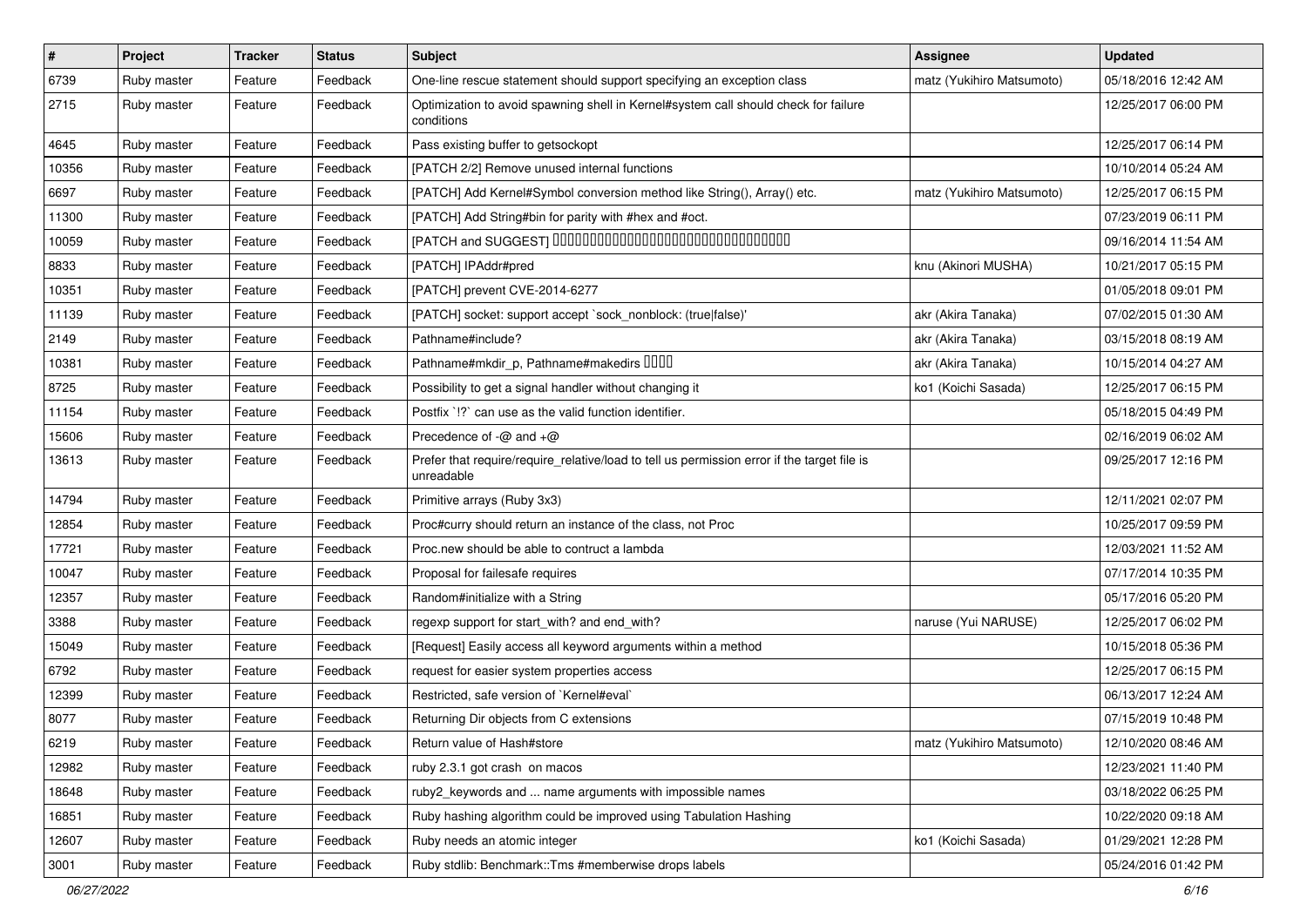| $\vert$ # | Project     | <b>Tracker</b> | <b>Status</b> | Subject                                                                                                                          | <b>Assignee</b>                | <b>Updated</b>      |
|-----------|-------------|----------------|---------------|----------------------------------------------------------------------------------------------------------------------------------|--------------------------------|---------------------|
| 6744      | Ruby master | Feature        | Feedback      | ruby unable to run system commands that require elevated privileges                                                              | usa (Usaku NAKAMURA)           | 12/25/2017 06:15 PM |
| 6367      | Ruby master | Feature        | Feedback      | #same? for Enumerable                                                                                                            | matz (Yukihiro Matsumoto)      | 12/25/2017 06:15 PM |
| 4046      | Ruby master | Feature        | Feedback      | Saving C's **argv and cwd allows Ruby programs to reliably restart themselves                                                    |                                | 12/25/2017 06:14 PM |
| 16994     | Ruby master | Feature        | Feedback      | Sets: shorthand for frozen sets of symbols / strings                                                                             |                                | 09/25/2020 08:15 PM |
| 7511      | Ruby master | Feature        | Feedback      | short-circuiting logical implication operator                                                                                    | matz (Yukihiro Matsumoto)      | 12/10/2020 08:55 AM |
| 17384     | Ruby master | Feature        | Feedback      | shorthand of Hash#merge                                                                                                          |                                | 12/10/2020 06:14 AM |
| 16699     | Ruby master | Feature        | Feedback      | Silence/ignore particular warnings from some parts of the code (in a .rb file)                                                   |                                | 03/20/2020 09:24 PM |
| 6263      | Ruby master | Feature        | Feedback      | Simple access to toplevel object (main)                                                                                          |                                | 12/25/2017 06:15 PM |
| 6256      | Ruby master | Feature        | Feedback      | Slightly improve ruby_qsort performance                                                                                          | MartinBosslet (Martin Bosslet) | 01/10/2019 01:51 PM |
| 12075     | Ruby master | Feature        | Feedback      | some container#nonempty?                                                                                                         | matz (Yukihiro Matsumoto)      | 10/07/2021 03:11 AM |
| 10228     | Ruby master | Feature        | Feedback      | Statistics module                                                                                                                |                                | 11/10/2014 11:01 PM |
| 8269      | Ruby master | Feature        | Feedback      | stdlib: Add Find.each file to accompany Find.find                                                                                |                                | 06/02/2013 03:53 PM |
| 15425     | Ruby master | Feature        | Feedback      | Store MJIT header into Ruby versioned directory.                                                                                 | k0kubun (Takashi Kokubun)      | 10/07/2021 11:03 PM |
| 16017     | Ruby master | Feature        | Feedback      | String and Array Slices                                                                                                          |                                | 07/24/2019 07:28 AM |
| 13303     | Ruby master | Feature        | Feedback      | String#any? as !String#empty?                                                                                                    | matz (Yukihiro Matsumoto)      | 02/23/2021 05:14 PM |
| 5606      | Ruby master | Feature        | Feedback      | String#each_match(regexp)                                                                                                        |                                | 12/25/2017 06:15 PM |
| 13025     | Ruby master | Feature        | Feedback      | String equality operator does not perform implicit conversion                                                                    |                                | 12/12/2016 07:18 AM |
| 12745     | Ruby master | Feature        | Feedback      | String#(g)sub(!) should pass a MatchData to the block, not a String                                                              | matz (Yukihiro Matsumoto)      | 11/03/2021 11:46 PM |
| 12304     | Ruby master | Feature        | Feedback      | String#split with a block                                                                                                        |                                | 04/21/2016 12:29 AM |
| 14417     | Ruby master | Feature        | Feedback      | String#sub / String#gsub 00000 Symbol 0 Hash000000000000                                                                         |                                | 02/04/2018 01:05 PM |
| 12719     | Ruby master | Feature        | Feedback      | 'Struct#merge' for partial updates                                                                                               |                                | 09/29/2021 09:16 PM |
| 16122     | Ruby master | Feature        | Feedback      | Struct::Value: simple immutable value object                                                                                     |                                | 02/12/2022 09:54 PM |
| 8981      | Ruby master | Feature        | Feedback      | Suggestion for CreateProcess flags with rubyw on windows                                                                         | cruby-windows                  | 01/05/2018 09:00 PM |
| 12861     | Ruby master | Feature        | Feedback      | super in a block can be either lexically or dynamically scoped depending on how the block<br>is invoked                          | matz (Yukihiro Matsumoto)      | 12/21/2016 05:20 PM |
| 6806      | Ruby master | Feature        | Feedback      | Support functional programming: forbid instance/class variables for<br>ModuleName::method_name, allow for ModuleName.method_name | matz (Yukihiro Matsumoto)      | 12/10/2020 08:53 AM |
| 12138     | Ruby master | Feature        | Feedback      | Support `Kernel#load_with_env(filename, cbase: SomeMod, cref: someMod, binding:<br>SomeMod) # => obj`                            |                                | 09/29/2016 11:44 PM |
| 14835     | Ruby master | Feature        | Feedback      | Support TracePoint#raised exception on non-:raise events                                                                         |                                | 12/04/2021 06:49 AM |
| 9963      | Ruby master | Feature        | Feedback      | Symbol.count                                                                                                                     |                                | 07/11/2014 06:50 AM |
| 10064     | Ruby master | Feature        | Feedback      | &:symbol in when clause                                                                                                          | matz (Yukihiro Matsumoto)      | 01/05/2018 09:01 PM |
| 13257     | Ruby master | Feature        | Feedback      | Symbol#singleton_class should be undef                                                                                           |                                | 06/01/2020 09:41 PM |
| 6602      | Ruby master | Feature        | Feedback      | Tail call optimization: enable by default?                                                                                       | ko1 (Koichi Sasada)            | 06/13/2020 01:31 AM |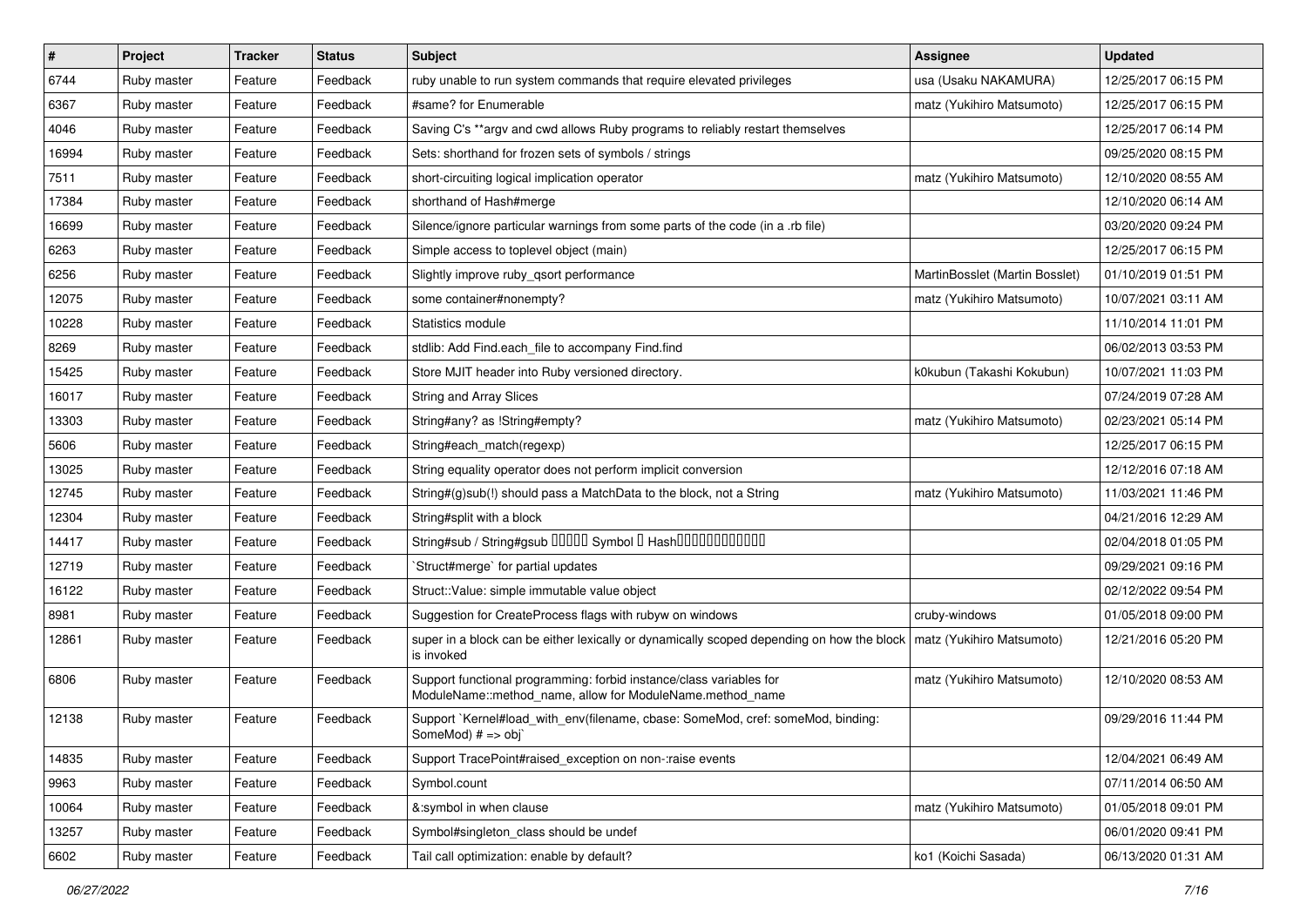| #     | Project     | <b>Tracker</b> | <b>Status</b> | Subject                                                                                                                                                                     | <b>Assignee</b>            | <b>Updated</b>      |
|-------|-------------|----------------|---------------|-----------------------------------------------------------------------------------------------------------------------------------------------------------------------------|----------------------------|---------------------|
| 12735 | Ruby master | Feature        | Feedback      | <b>TCP Server documentation improvement</b>                                                                                                                                 | zzak (Zachary Scott)       | 03/01/2017 08:42 PM |
| 11791 | Ruby master | Feature        | Feedback      | The literal quotes should accept more quote characters (aka more unicode characters)                                                                                        |                            | 12/09/2015 12:45 AM |
| 11098 | Ruby master | Feature        | Feedback      | Thread-level allocation counting                                                                                                                                            |                            | 10/09/2018 01:52 AM |
| 13822 | Ruby master | Feature        | Feedback      | Time.dst_changes(t=Time.now.year)                                                                                                                                           |                            | 12/13/2018 01:31 AM |
| 18047 | Ruby master | Feature        | Feedback      | TracePoint: Add event type for constant access                                                                                                                              |                            | 12/02/2021 08:35 PM |
| 10844 | Ruby master | Feature        | Feedback      | TracePoint API needs an event to inform about creating/removing a new frame without<br>calling something                                                                    | ko1 (Koichi Sasada)        | 03/02/2015 06:38 PM |
| 11348 | Ruby master | Feature        | Feedback      | TracePoint API needs events for fiber's switching                                                                                                                           | ko1 (Koichi Sasada)        | 09/01/2015 09:12 AM |
| 9099  | Ruby master | Feature        | Feedback      | Train emoji lambda operator                                                                                                                                                 |                            | 11/24/2013 01:48 AM |
| 14390 | Ruby master | Feature        | Feedback      | UnboundMethod#to_proc                                                                                                                                                       |                            | 05/18/2018 03:24 AM |
| 5673  | Ruby master | Feature        | Feedback      | undef_method probably doesn't need to raise an error                                                                                                                        | matz (Yukihiro Matsumoto)  | 12/25/2017 06:15 PM |
| 11530 | Ruby master | Feature        | Feedback      | unicode planes                                                                                                                                                              |                            | 09/21/2015 05:46 AM |
| 17992 | Ruby master | Feature        | Feedback      | Upstreaming the htmlentities gem into CGI#.(un)escape_html                                                                                                                  |                            | 06/30/2021 02:26 PM |
| 8788  | Ruby master | Feature        | Feedback      | use eventfd on newer Linux instead of pipe for timer thread                                                                                                                 |                            | 12/25/2017 06:15 PM |
| 18042 | Ruby master | Feature        | Feedback      | YARV code optimization                                                                                                                                                      |                            | 07/27/2021 09:11 PM |
| 17598 | Ruby master | Feature        | Feedback      | $0000000000000010$                                                                                                                                                          |                            | 02/03/2021 01:13 AM |
| 18691 | Ruby master | Misc           | Feedback      | An option to run `make rbconfig.rb` in a different directory                                                                                                                |                            | 06/16/2022 04:59 PM |
| 13057 | Ruby master | Misc           | Feedback      | BasicObject# send documentation contains references to #send                                                                                                                |                            | 12/26/2016 09:49 PM |
| 10766 | Ruby master | Misc           | Feedback      | Build failed generating RDoc documentation                                                                                                                                  |                            | 05/17/2016 06:37 AM |
| 16013 | Ruby master | Misc           | Feedback      | Bundler                                                                                                                                                                     | hsbt (Hiroshi SHIBATA)     | 10/17/2019 05:20 PM |
| 15486 | Ruby master | Misc           | Feedback      | Default gems README.md                                                                                                                                                      | hsbt (Hiroshi SHIBATA)     | 03/11/2019 12:19 PM |
| 15905 | Ruby master | Misc           | Feedback      | [Documentation] [Request for the wiki at<br>https://bugs.ruby-lang.org/projects/ruby-trunk/wiki] - Consider adding more information to<br>statically compiled ruby variants |                            | 06/06/2019 03:07 PM |
| 15723 | Ruby master | Misc           | Feedback      | Reconsider numbered parameters                                                                                                                                              | matz (Yukihiro Matsumoto)  | 10/03/2019 07:16 PM |
| 18834 | Ruby master | Misc           | Feedback      | Significant change in loop speeds (regressing using while loop on ARM chips)                                                                                                |                            | 06/23/2022 03:30 PM |
| 17676 | Ruby master | <b>Bug</b>     | Assigned      | Accessing ENV from Ractor raises IsolationError                                                                                                                             | ko1 (Koichi Sasada)        | 03/09/2021 02:37 AM |
| 17664 | Ruby master | Bug            | Assigned      | Behavior of sockets changed in Ruby 3.0 to non-blocking                                                                                                                     | ioquatix (Samuel Williams) | 07/12/2021 10:28 AM |
| 18677 | Ruby master | Bug            | Assigned      | BigDecimal#power (**) returns FloatDomainError when passing an infinite parameter                                                                                           | mrkn (Kenta Murata)        | 04/20/2022 02:04 AM |
| 17882 | Ruby master | Bug            | Assigned      | bootstraptest/test ractor.rb:224 segfaults on Cygwin                                                                                                                        | cruby-cygwin               | 05/19/2022 08:20 AM |
| 15499 | Ruby master | <b>Bug</b>     | Assigned      | Breaking behavior on ruby 2.6: rb_thread_call_without_gvl doesn't invoke<br>unblock_function when used on the main thread                                                   | ko1 (Koichi Sasada)        | 01/05/2021 02:24 AM |
| 9189  | Ruby master | Bug            | Assigned      | Build failure on Windows in case of nonascii TEMP environment.                                                                                                              |                            | 01/05/2018 09:00 PM |
| 18808 | Ruby master | <b>Bug</b>     | Assigned      | Cannot compile ruby 3.1.2 on powerpc64le-linux without disabling the jit features                                                                                           | k0kubun (Takashi Kokubun)  | 06/20/2022 10:40 AM |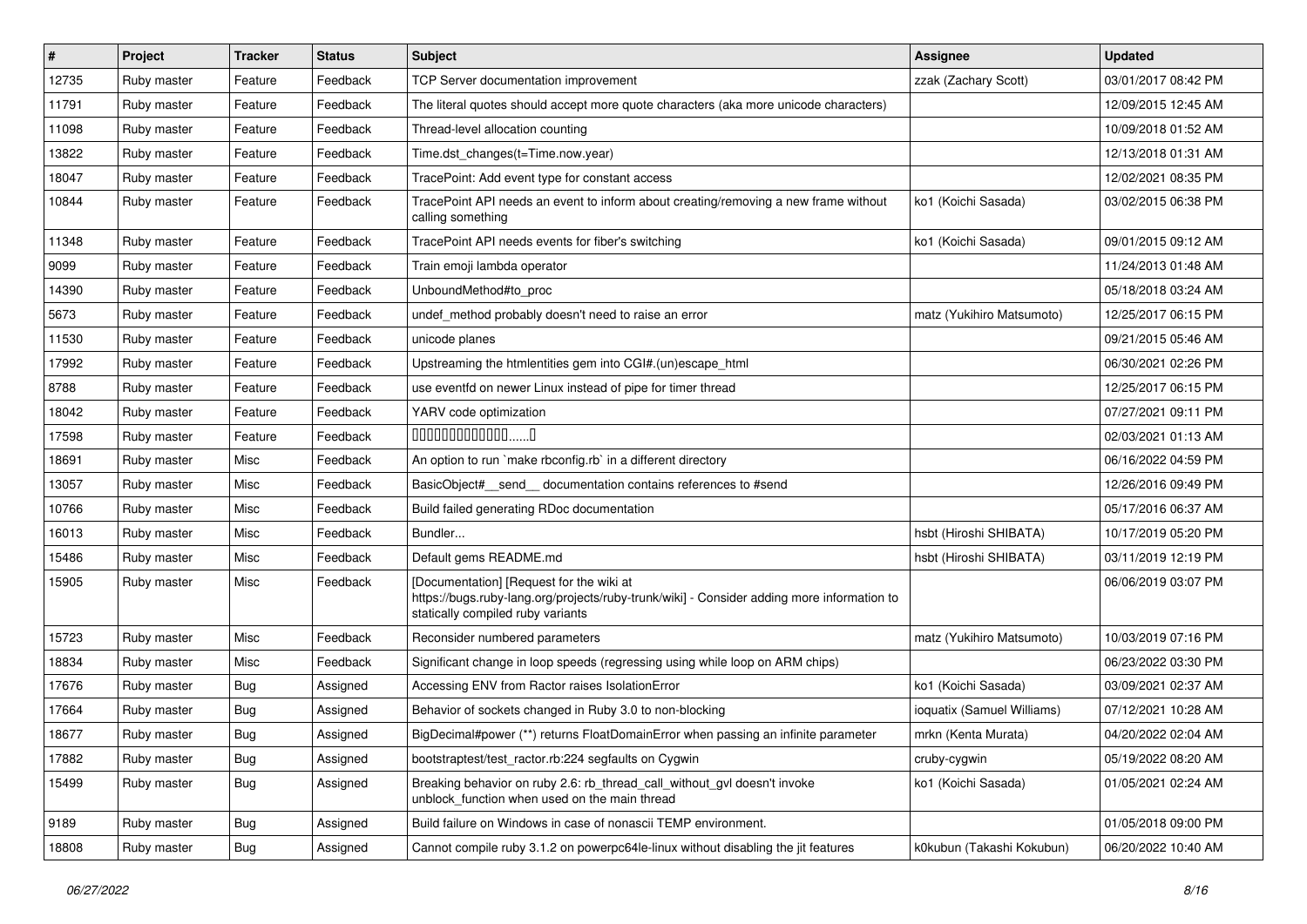| $\vert$ # | Project     | <b>Tracker</b> | <b>Status</b> | <b>Subject</b>                                                                                     | <b>Assignee</b>            | <b>Updated</b>      |
|-----------|-------------|----------------|---------------|----------------------------------------------------------------------------------------------------|----------------------------|---------------------|
| 18790     | Ruby master | Bug            | Assigned      | cannot load such file -- digest (LoadError)                                                        | hsbt (Hiroshi SHIBATA)     | 06/06/2022 12:41 AM |
| 5179      | Ruby master | <b>Bug</b>     | Assigned      | Complex#rationalize and to_r with approximate zeros                                                | mrkn (Kenta Murata)        | 01/17/2020 03:00 AM |
| 9010      | Ruby master | <b>Bug</b>     | Assigned      | /configure --prefix= cannot handle directories with spaces                                         | nobu (Nobuyoshi Nakada)    | 04/26/2021 10:38 PM |
| 16836     | Ruby master | <b>Bug</b>     | Assigned      | configure-time LDFLAGS leak into ruby pkg-config file                                              | nobu (Nobuyoshi Nakada)    | 08/14/2021 09:10 AM |
| 16951     | Ruby master | <b>Bug</b>     | Assigned      | Consistently referer dependencies                                                                  | hsbt (Hiroshi SHIBATA)     | 06/17/2021 06:15 AM |
| 13999     | Ruby master | <b>Bug</b>     | Assigned      | Cygwin DDD ripper state lex.rb DDDDDDDD                                                            | cruby-cygwin               | 05/19/2022 08:20 AM |
| 6360      | Ruby master | <b>Bug</b>     | Assigned      | Debug information build even without requesting it                                                 | nobu (Nobuyoshi Nakada)    | 01/05/2018 09:00 PM |
| 18381     | Ruby master | <b>Bug</b>     | Assigned      | Default vs Bundled gems                                                                            | hsbt (Hiroshi SHIBATA)     | 12/15/2021 11:09 AM |
| 8782      | Ruby master | <b>Bug</b>     | Assigned      | Don't set rl_getc_function on editline                                                             | kouji (Kouji Takao)        | 01/05/2018 09:00 PM |
| 595       | Ruby master | Bug            | Assigned      | Fiber ignores ensure clause                                                                        | ioquatix (Samuel Williams) | 12/29/2019 10:37 AM |
| 14607     | Ruby master | <b>Bug</b>     | Assigned      | Fix use of the rb_profile_frames start parameter                                                   | ko1 (Koichi Sasada)        | 06/09/2022 06:12 AM |
| 17516     | Ruby master | <b>Bug</b>     | Assigned      | forking in a ractor causes Ruby to crash                                                           | ko1 (Koichi Sasada)        | 11/30/2021 05:26 AM |
| 10919     | Ruby master | <b>Bug</b>     | Assigned      | [gem install] installs multipe platforms                                                           | hsbt (Hiroshi SHIBATA)     | 07/30/2019 07:44 AM |
| 9944      | Ruby master | <b>Bug</b>     | Assigned      | in ruby for windows in "system" a redirection to append a file works incorrectly                   | cruby-windows              | 01/05/2018 09:00 PM |
| 16842     | Ruby master | <b>Bug</b>     | Assigned      | inspect` prints the UTF-8 character U+0085 (NEXT LINE) verbatim even though it is not<br>printable | duerst (Martin Dürst)      | 02/26/2021 05:43 AM |
| 8445      | Ruby master | <b>Bug</b>     | Assigned      | IO.open and IO#set_enconding does not support :fallback option                                     | akr (Akira Tanaka)         | 06/14/2022 06:02 AM |
| 11531     | Ruby master | <b>Bug</b>     | Assigned      | IPAddr#== implements wrong logic                                                                   | knu (Akinori MUSHA)        | 12/29/2019 12:50 PM |
| 9955      | Ruby master | <b>Bug</b>     | Assigned      | issue building dll on mingw, library not found                                                     | nobu (Nobuyoshi Nakada)    | 01/05/2018 09:00 PM |
| 16694     | Ruby master | <b>Bug</b>     | Assigned      | JIT vs hardened GCC with PCH                                                                       | k0kubun (Takashi Kokubun)  | 02/02/2021 07:38 AM |
| 16819     | Ruby master | Bug            | Assigned      | Line reporting off by one when reporting line of a hash?                                           | ko1 (Koichi Sasada)        | 06/16/2020 05:57 PM |
| 18169     | Ruby master | <b>Bug</b>     | Assigned      | Local copies of gemified libraries are being released out of sync with their gems                  | hsbt (Hiroshi SHIBATA)     | 02/25/2022 05:40 PM |
| 9115      | Ruby master | <b>Bug</b>     | Assigned      | Logger traps all exceptions; breaks Timeout                                                        | sonots (Naotoshi Seo)      | 08/20/2019 12:47 PM |
| 18133     | Ruby master | <b>Bug</b>     | Assigned      | LTO: TestGCCompact#test_ast_compacts segfaults on i686                                             |                            | 04/23/2022 04:19 PM |
| 14543     | Ruby master | <b>Bug</b>     | Assigned      | 'make commit' show error of 'common-srcs'                                                          | nobu (Nobuyoshi Nakada)    | 06/02/2018 04:17 AM |
| 18727     | Ruby master | <b>Bug</b>     | Assigned      | Make failed on x86_64-cygwin (LoadError)                                                           | peterzhu2118 (Peter Zhu)   | 04/16/2022 05:15 AM |
| 9366      | Ruby master | <b>Bug</b>     | Assigned      | "make -j32 check TESTS=-j32" occasionally fails on rubygems/specification                          | hsbt (Hiroshi SHIBATA)     | 07/26/2018 02:13 AM |
| 13298     | Ruby master | <b>Bug</b>     | Assigned      | mingw SEGV TestEnumerable#test callcc                                                              | nobu (Nobuyoshi Nakada)    | 06/04/2021 03:41 AM |
| 8299      | Ruby master | <b>Bug</b>     | Assigned      | Minor error in float parsing                                                                       | nobu (Nobuyoshi Nakada)    | 12/30/2019 03:00 AM |
| 17578     | Ruby master | <b>Bug</b>     | Assigned      | mkmf experimental C++ Support                                                                      | nobu (Nobuyoshi Nakada)    | 01/27/2021 03:51 AM |
| 12436     | Ruby master | <b>Bug</b>     | Assigned      | newline argument of File.open seems not respected on Windows                                       | nobu (Nobuyoshi Nakada)    | 10/25/2021 09:07 AM |
| 12506     | Ruby master | Bug            | Assigned      | On cygwin, Feature #5994 does not work                                                             | cruby-cygwin               | 05/19/2022 08:20 AM |
| 12582     | Ruby master | <b>Bug</b>     | Assigned      | OpenSSL Authenticated Encryption should check for tag length                                       | rhenium (Kazuki Yamaguchi) | 04/28/2017 01:45 PM |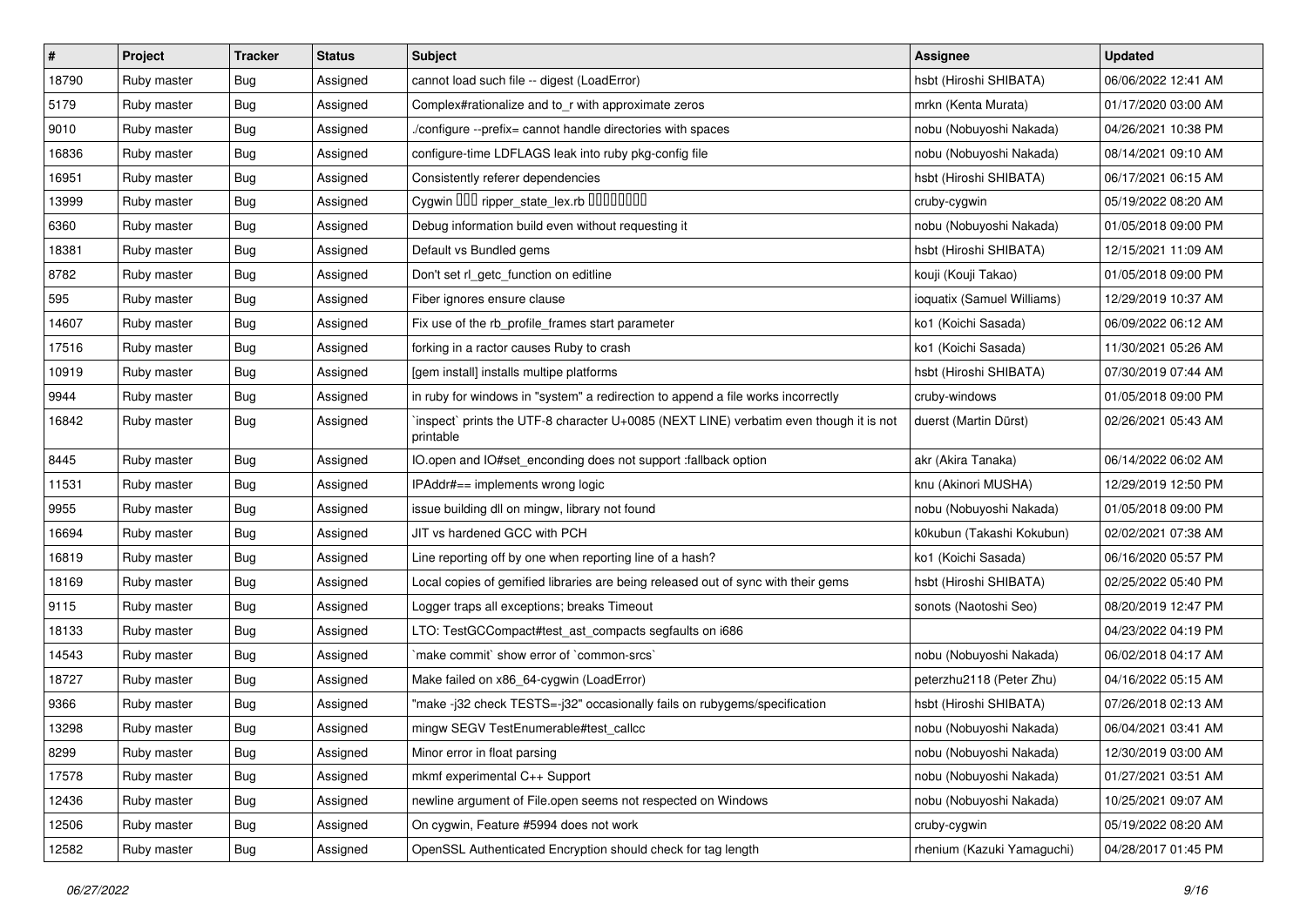| $\vert$ # | Project     | <b>Tracker</b> | <b>Status</b> | Subject                                                                                                                                                             | <b>Assignee</b>           | <b>Updated</b>      |
|-----------|-------------|----------------|---------------|---------------------------------------------------------------------------------------------------------------------------------------------------------------------|---------------------------|---------------------|
| 18572     | Ruby master | <b>Bug</b>     | Assigned      | Performance regression when invoking refined methods                                                                                                                | ko1 (Koichi Sasada)       | 02/10/2022 12:48 AM |
| 7968      | Ruby master | Bug            | Assigned      | Poor UDPSocket#send performance in ruby 2.0.0 on windows                                                                                                            | cruby-windows             | 10/23/2017 12:23 AM |
| 17677     | Ruby master | <b>Bug</b>     | Assigned      | Ractor crashes fork when blocking                                                                                                                                   | ko1 (Koichi Sasada)       | 03/09/2021 12:42 AM |
| 18024     | Ruby master | <b>Bug</b>     | Assigned      | Ractor crashes when connections are closed in multiple Ractors                                                                                                      | ko1 (Koichi Sasada)       | 12/14/2021 04:41 PM |
| 17679     | Ruby master | Bug            | Assigned      | Ractor incoming channel can consume unlimited resources                                                                                                             | ko1 (Koichi Sasada)       | 03/26/2021 09:16 AM |
| 17998     | Ruby master | <b>Bug</b>     | Assigned      | ractor: process hanging (with ractors initialized, but not being used)                                                                                              | ko1 (Koichi Sasada)       | 12/02/2021 08:17 PM |
| 17678     | Ruby master | Bug            | Assigned      | Ractors do not restart after fork                                                                                                                                   | ko1 (Koichi Sasada)       | 03/09/2021 12:42 AM |
| 17826     | Ruby master | <b>Bug</b>     | Assigned      | Ractor#take hangs if used in multiple Threads                                                                                                                       | ko1 (Koichi Sasada)       | 12/15/2021 01:30 PM |
| 7859      | Ruby master | <b>Bug</b>     | Assigned      | Readline: Incorrect arrow key behavior in vi_editing_mode insert mode with Readline 6.2                                                                             | kouji (Kouji Takao)       | 12/25/2017 06:15 PM |
| 11704     | Ruby master | <b>Bug</b>     | Assigned      | Refinements only get "used" once in loop                                                                                                                            | matz (Yukihiro Matsumoto) | 04/14/2016 02:45 AM |
| 13671     | Ruby master | <b>Bug</b>     | Assigned      | Regexp with lookbehind and case-insensitivity raises RegexpError only on strings with<br>certain characters                                                         | duerst (Martin Dürst)     | 11/30/2021 04:42 AM |
| 16776     | Ruby master | <b>Bug</b>     | Assigned      | Regression in coverage library                                                                                                                                      | ko1 (Koichi Sasada)       | 11/24/2021 07:26 AM |
| 18355     | Ruby master | <b>Bug</b>     | Assigned      | require("pathname") within rack application chnages behaviors of Pathname methods,<br>such as absolute?(), when there are two versions of 'pathname' gem installed. | hsbt (Hiroshi SHIBATA)    | 11/30/2021 08:01 AM |
| 13513     | Ruby master | Bug            | Assigned      | Resolv::DNS::Message.decode hangs after detecting truncation in UDP messages                                                                                        | akr (Akira Tanaka)        | 03/08/2021 11:35 PM |
| 13864     | Ruby master | <b>Bug</b>     | Assigned      | Rinda multicast test failures due to missing default route                                                                                                          | seki (Masatoshi Seki)     | 08/17/2021 07:16 AM |
| 17478     | Ruby master | Bug            | Assigned      | Ruby3.0 is slower than Ruby2.7.2 when parsing a large CSV file                                                                                                      | kou (Kouhei Sutou)        | 11/24/2021 05:12 AM |
| 18337     | Ruby master | Bug            | Assigned      | Ruby allows zero-width characters in identifiers                                                                                                                    | duerst (Martin Dürst)     | 11/24/2021 09:13 AM |
| 11269     | Ruby master | Bug            | Assigned      | ruby init setproctitle() should be called before require libraries()                                                                                                | kosaki (Motohiro KOSAKI)  | 06/17/2015 03:01 AM |
| 18464     | Ruby master | Bug            | Assigned      | RUBY_INTERNAL_EVENT_NEWOBJ tracepoint causes an interpreter crash when<br>combined with Ractors                                                                     | ko1 (Koichi Sasada)       | 06/08/2022 08:25 AM |
| 5317      | Ruby master | Bug            | Assigned      |                                                                                                                                                                     | nobu (Nobuyoshi Nakada)   | 01/05/2018 09:00 PM |
| 18034     | Ruby master | Bug            | Assigned      | Segmentation fault fiddle with `--enable-bundled-libffi` and macOS                                                                                                  | kou (Kouhei Sutou)        | 11/30/2021 07:39 AM |
| 5334      | Ruby master | <b>Bug</b>     | Assigned      | Segmentation fault in InternetExplorer IServiceProvider interface                                                                                                   | suke (Masaki Suketa)      | 12/30/2019 03:00 AM |
| 12444     | Ruby master | Bug            | Assigned      | Segmentation fault when running TestException#test_machine_stackoverflow on cygwin                                                                                  | cruby-cygwin              | 05/19/2022 08:20 AM |
| 18142     | Ruby master | <b>Bug</b>     | Assigned      | Segmentation fault with Ruby 3.0.2                                                                                                                                  | k0kubun (Takashi Kokubun) | 09/02/2021 07:43 AM |
| 17196     | Ruby master | Bug            | Assigned      | Segmentation Fault with Socket#close in Ractors                                                                                                                     | ko1 (Koichi Sasada)       | 03/20/2022 01:52 PM |
| 14679     | Ruby master | Bug            | Assigned      | StdLib gems should properly specify their dependencies                                                                                                              | hsbt (Hiroshi SHIBATA)    | 04/11/2018 01:14 PM |
| 11526     | Ruby master | <b>Bug</b>     | Assigned      | Streaming HTTP requests are not idempotent and should not be retried                                                                                                | naruse (Yui NARUSE)       | 07/01/2019 09:16 PM |
| 16497     | Ruby master | <b>Bug</b>     | Assigned      | StringIO#internal_encoding is broken (more severely in 2.7)                                                                                                         | nobu (Nobuyoshi Nakada)   | 10/26/2021 04:31 PM |
| 4040      | Ruby master | Bug            | Assigned      | SystemStackError with Hash[*a] for Large _a_                                                                                                                        | ko1 (Koichi Sasada)       | 12/25/2017 06:14 PM |
| 12442     | Ruby master | Bug            | Assigned      | TestArgf#test_textmode fails on cygwin                                                                                                                              | cruby-cygwin              | 05/19/2022 08:20 AM |
| 12473     | Ruby master | Bug            | Assigned      | Test failure on fedora with TestTimeExtension#test_huge_precision                                                                                                   | nobu (Nobuyoshi Nakada)   | 04/28/2017 01:45 PM |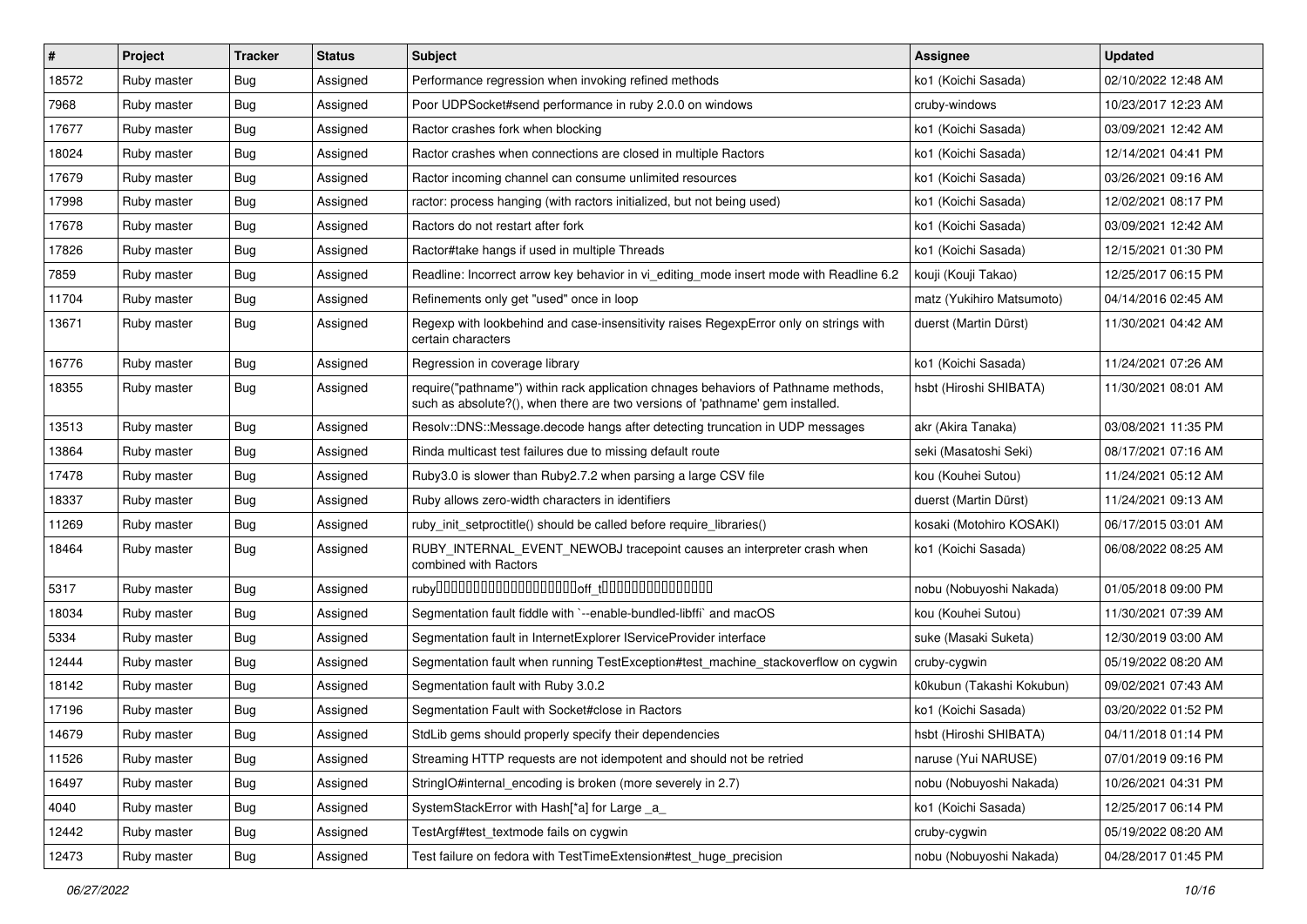| $\vert$ # | Project     | <b>Tracker</b> | <b>Status</b> | Subject                                                                                     | <b>Assignee</b>            | <b>Updated</b>      |
|-----------|-------------|----------------|---------------|---------------------------------------------------------------------------------------------|----------------------------|---------------------|
| 14090     | Ruby master | Bug            | Assigned      | TestGc#test_interrupt_in_finalizer` fails very rarely                                       | ko1 (Koichi Sasada)        | 12/02/2021 07:24 PM |
| 12445     | Ruby master | Bug            | Assigned      | Testing TestIO#test_open_fifo_does_not_block_other_threads results in deadlock on<br>cygwin | cruby-cygwin               | 05/19/2022 08:20 AM |
| 14727     | Ruby master | <b>Bug</b>     | Assigned      | TestQueue#test_queue_with_trap always timeout on Windows10                                  | ko1 (Koichi Sasada)        | 05/01/2018 02:59 AM |
| 13269     | Ruby master | <b>Bug</b>     | Assigned      | test/readline/test_readline.rb and mingw                                                    | nobu (Nobuyoshi Nakada)    | 03/13/2017 08:56 AM |
| 17289     | Ruby master | Bug            | Assigned      | Time#strftime occurs Segmentation Fault on ruby-2.7.2p137                                   | shyouhei (Shyouhei Urabe)  | 11/05/2020 07:57 AM |
| 7976      | Ruby master | <b>Bug</b>     | Assigned      | TracePoint call is at call point, not call site                                             | ko1 (Koichi Sasada)        | 01/05/2018 09:00 PM |
| 6351      | Ruby master | Bug            | Assigned      | transcode table generator does not support multi characters of Unicode                      | duerst (Martin Dürst)      | 12/25/2017 06:15 PM |
| 12725     | Ruby master | <b>Bug</b>     | Assigned      | Trying to use ./miniruby before it exists                                                   | nobu (Nobuyoshi Nakada)    | 04/28/2017 01:45 PM |
| 12040     | Ruby master | Bug            | Assigned      | [Win32] File.stat fails on a mounted volume                                                 | cruby-windows              | 02/01/2016 08:13 AM |
| 15550     | Ruby master | Bug            | Assigned      | Windows - gem bin files - can't run from bash shell                                         | hsbt (Hiroshi SHIBATA)     | 03/20/2019 01:05 AM |
| 7964      | Ruby master | Bug            | Assigned      | Writing an ASCII-8BIT String to a StringIO created from a UTF-8 String                      | nobu (Nobuyoshi Nakada)    | 01/05/2018 09:00 PM |
| 15166     | Ruby master | Feature        | Assigned      | 2.5 times faster implementation than current gcd implmentation                              | watson1978 (Shizuo Fujita) | 04/26/2019 09:12 PM |
| 8042      | Ruby master | Feature        | Assigned      | Add Addrinfo#socket to create a socket that is not connected or bound                       | matz (Yukihiro Matsumoto)  | 12/25/2017 06:15 PM |
| 6682      | Ruby master | Feature        | Assigned      | Add a method to return an instance attached by a singleton class                            | shyouhei (Shyouhei Urabe)  | 12/25/2017 06:15 PM |
| 6973      | Ruby master | Feature        | Assigned      | Add an #integral? method to Numeric to test for whole-number values                         | mrkn (Kenta Murata)        | 12/25/2017 06:15 PM |
| 6309      | Ruby master | Feature        | Assigned      | Add a reference queue for weak references                                                   | matz (Yukihiro Matsumoto)  | 08/23/2020 09:07 PM |
| 16012     | Ruby master | Feature        | Assigned      | Add a (small) test-install suite?                                                           | hsbt (Hiroshi SHIBATA)     | 07/30/2019 08:13 AM |
| 14066     | Ruby master | Feature        | Assigned      | Add CAA DNS RR on Resolv                                                                    | akr (Akira Tanaka)         | 11/10/2017 06:50 AM |
| 16937     | Ruby master | Feature        | Assigned      | Add DNS over HTTP to Resolv                                                                 | akr (Akira Tanaka)         | 12/10/2020 09:15 AM |
| 5970      | Ruby master | Feature        | Assigned      | Add Enumerable#join with same semantics as Array#join                                       | matz (Yukihiro Matsumoto)  | 12/25/2017 06:15 PM |
| 8960      | Ruby master | Feature        | Assigned      | Add Exception#backtrace_locations                                                           | ko1 (Koichi Sasada)        | 11/25/2016 02:15 PM |
| 10481     | Ruby master | Feature        | Assigned      | Add "if" and "unless" clauses to rescue statements                                          | matz (Yukihiro Matsumoto)  | 01/18/2015 02:46 PM |
| 7362      | Ruby master | Feature        | Assigned      | Adding Pathname#start_with?                                                                 | akr (Akira Tanaka)         | 12/25/2017 06:15 PM |
| 14476     | Ruby master | Feature        | Assigned      | Adding same_all? for checking whether all items in an Array are same                        | mrkn (Kenta Murata)        | 08/28/2020 01:10 PM |
| 4818      | Ruby master | Feature        | Assigned      | Add method marshalable?                                                                     | matz (Yukihiro Matsumoto)  | 12/25/2017 06:15 PM |
| 8576      | Ruby master | Feature        | Assigned      | Add optimized method type for constant value methods                                        | ko1 (Koichi Sasada)        | 12/25/2017 06:15 PM |
| 6842      | Ruby master | Feature        | Assigned      | Add Optional Arguments to String#strip                                                      | matz (Yukihiro Matsumoto)  | 08/24/2016 05:50 AM |
| 5461      | Ruby master | Feature        | Assigned      | Add pipelining to Net::HTTP                                                                 | naruse (Yui NARUSE)        | 12/25/2017 06:15 PM |
| 5945      | Ruby master | Feature        | Assigned      | Add the ability to mark a at_exit as process-local.                                         | matz (Yukihiro Matsumoto)  | 10/10/2018 08:29 AM |
| 8016      | Ruby master | Feature        | Assigned      | Alias FILE and LINE as methods                                                              | matz (Yukihiro Matsumoto)  | 12/25/2017 06:15 PM |
| 5582      | Ruby master | Feature        | Assigned      | Allow clone of singleton methods on a BasicObject                                           | matz (Yukihiro Matsumoto)  | 12/25/2017 06:15 PM |
| 6452      | Ruby master | Feature        | Assigned      | Allow extend to override class methods                                                      | matz (Yukihiro Matsumoto)  | 12/10/2020 08:53 AM |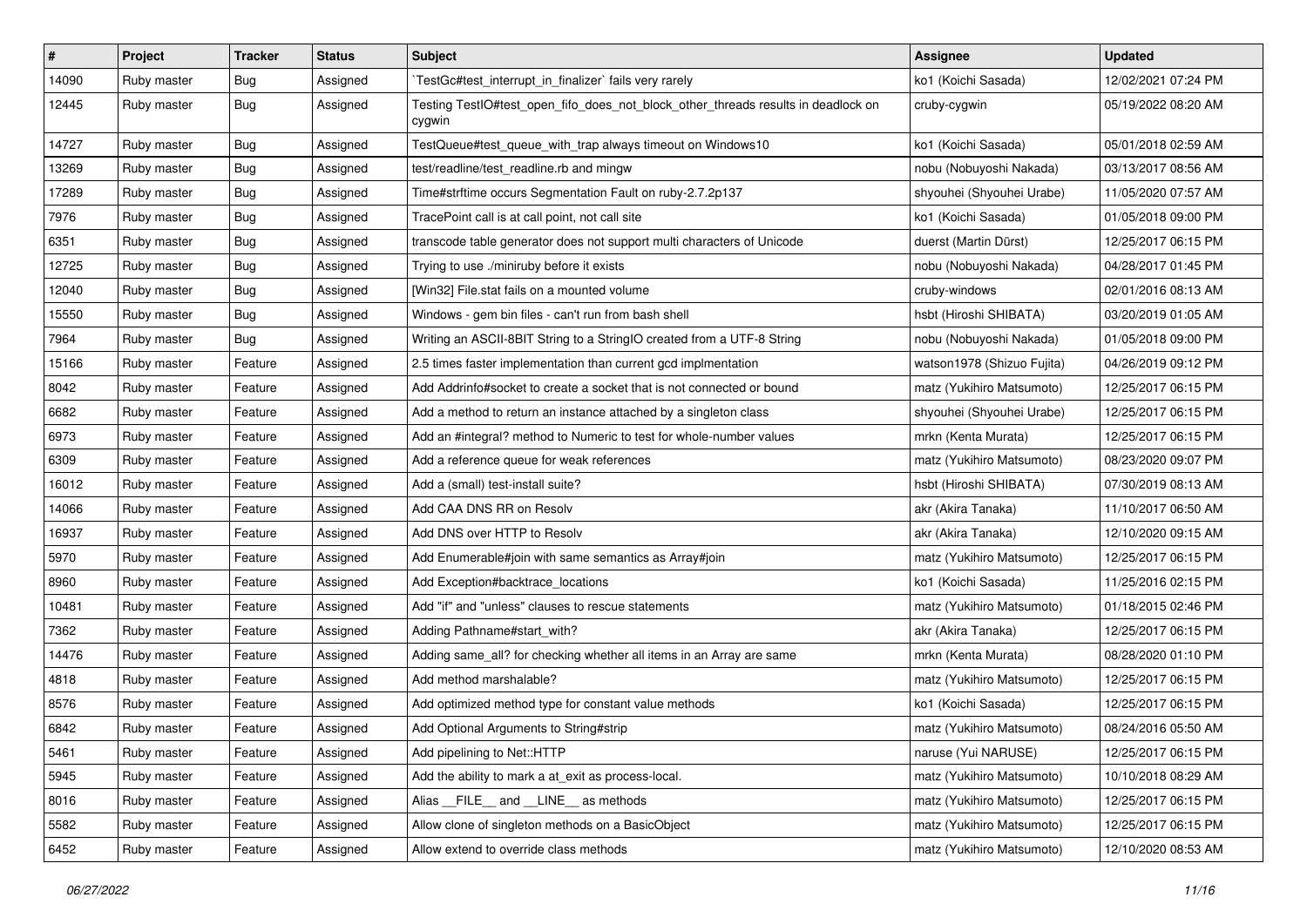| $\vert$ # | Project     | <b>Tracker</b> | <b>Status</b> | Subject                                                                                     | <b>Assignee</b>                | <b>Updated</b>      |
|-----------|-------------|----------------|---------------|---------------------------------------------------------------------------------------------|--------------------------------|---------------------|
| 13821     | Ruby master | Feature        | Assigned      | Allow fibers to be resumed across threads                                                   | ko1 (Koichi Sasada)            | 02/15/2019 10:09 AM |
| 7436      | Ruby master | Feature        | Assigned      | Allow for a "granularity" flag for backtrace_locations                                      | matz (Yukihiro Matsumoto)      | 12/25/2017 06:15 PM |
| 5617      | Ruby master | Feature        | Assigned      | Allow install RubyGems into dediceted directory                                             | hsbt (Hiroshi SHIBATA)         | 05/16/2018 09:15 AM |
| 8678      | Ruby master | Feature        | Assigned      | Allow invalid string to work with regexp                                                    | matz (Yukihiro Matsumoto)      | 01/05/2018 09:00 PM |
| 2631      | Ruby master | Feature        | Assigned      | Allow IO#reopen to take a block                                                             | Glass_saga (Masaki Matsushita) | 05/24/2018 01:22 PM |
| 12281     | Ruby master | Feature        | Assigned      | Allow lexically scoped use of refinements with `using {}` block syntax                      | shugo (Shugo Maeda)            | 06/13/2016 07:44 AM |
| 18408     | Ruby master | Feature        | Assigned      | Allow pattern match to set instance variables                                               | ktsj (Kazuki Tsujimoto)        | 01/26/2022 07:07 PM |
| 5434      | Ruby master | Feature        | Assigned      | Allow per-class whitelisting of methods safe to expose through DRb                          | seki (Masatoshi Seki)          | 12/25/2017 06:15 PM |
| 8959      | Ruby master | Feature        | Assigned      | Allow top level prepend                                                                     | nobu (Nobuyoshi Nakada)        | 10/16/2013 03:22 AM |
| 7132      | Ruby master | Feature        | Assigned      | Alternation between named / ordered method arguments and aliases for method<br>arguments.   | matz (Yukihiro Matsumoto)      | 12/25/2017 06:15 PM |
| 16350     | Ruby master | Feature        | Assigned      | ArithmeticSequence#member? can result in infinite loop                                      | mrkn (Kenta Murata)            | 05/29/2020 10:26 PM |
| 9023      | Ruby master | Feature        | Assigned      | Array#tail                                                                                  | matz (Yukihiro Matsumoto)      | 12/23/2021 11:40 PM |
| 5133      | Ruby master | Feature        | Assigned      | Array#unzip as an alias of Array#transpose                                                  | mrkn (Kenta Murata)            | 12/25/2017 06:15 PM |
| 4539      | Ruby master | Feature        | Assigned      | Array#zip_with                                                                              | matz (Yukihiro Matsumoto)      | 11/28/2019 08:23 AM |
| 6857      | Ruby master | Feature        | Assigned      | bigdecimal/math BigMath.E/BigMath.exp R. P. Feynman inspired optimization                   | mrkn (Kenta Murata)            | 12/25/2017 06:15 PM |
| 12813     | Ruby master | Feature        | Assigned      | Calling chunk_while, slice_after, slice_before, slice_when with no block                    | matz (Yukihiro Matsumoto)      | 12/06/2016 12:58 PM |
| 13252     | Ruby master | Feature        | Assigned      | C API for creating strings without copying                                                  | ko1 (Koichi Sasada)            | 04/17/2017 07:22 AM |
| 13534     | Ruby master | Feature        | Assigned      | Checking installation results of default gems                                               | hsbt (Hiroshi SHIBATA)         | 07/26/2018 02:16 AM |
| 8839      | Ruby master | Feature        | Assigned      | Class and module should return the class or module that was opened                          | matz (Yukihiro Matsumoto)      | 12/28/2015 08:36 AM |
| 6611      | Ruby master | Feature        | Assigned      | Comments requested on implementation of set_parse_func                                      | matz (Yukihiro Matsumoto)      | 12/25/2017 06:15 PM |
| 7087      | Ruby master | Feature        | Assigned      | ::ConditionVariable#wait does not work with Monitor because Monitor#sleep does not<br>exist | matz (Yukihiro Matsumoto)      | 12/25/2017 06:15 PM |
| 7086      | Ruby master | Feature        | Assigned      | ConditionVariable#wait has meaningless return value                                         | kosaki (Motohiro KOSAKI)       | 12/25/2017 06:15 PM |
| 6695      | Ruby master | Feature        | Assigned      | Configuration for Thread/Fiber creation                                                     | ko1 (Koichi Sasada)            | 12/25/2017 06:15 PM |
| 7314      | Ruby master | Feature        | Assigned      | Convert Proc to Lambda doesn't work in MRI                                                  | matz (Yukihiro Matsumoto)      | 05/21/2016 09:15 AM |
| 8850      | Ruby master | Feature        | Assigned      | Convert Rational to decimal string                                                          | matz (Yukihiro Matsumoto)      | 12/25/2017 06:15 PM |
| 12848     | Ruby master | Feature        | Assigned      | Crazy idea: Allow regex definition for methods (Do not take it seriously please)            |                                | 10/18/2016 12:17 AM |
| 5129      | Ruby master | Feature        | Assigned      | Create a core class "FileArray" and make "ARGF" its instance                                | matz (Yukihiro Matsumoto)      | 01/23/2018 02:02 PM |
| 6590      | Ruby master | Feature        | Assigned      | Dealing with bigdecimal, etc gems in JRuby                                                  | hsbt (Hiroshi SHIBATA)         | 05/15/2019 08:33 PM |
| 18773     | Ruby master | Feature        | Assigned      | deconstruct to receive a range                                                              | ktsj (Kazuki Tsujimoto)        | 06/24/2022 07:21 AM |
| 4514      | Ruby master | Feature        | Assigned      | #deep_clone and #deep_dup for Objects                                                       | matz (Yukihiro Matsumoto)      | 12/25/2017 06:14 PM |
| 7739      | Ruby master | Feature        | Assigned      | Define Hash#  as Hash#reverse_merge in Rails                                                | matz (Yukihiro Matsumoto)      | 12/25/2017 06:15 PM |
| 13577     | Ruby master | Feature        | Assigned      | Digest.file accidentally receives File object but uses file path                            | nobu (Nobuyoshi Nakada)        | 05/20/2017 06:50 PM |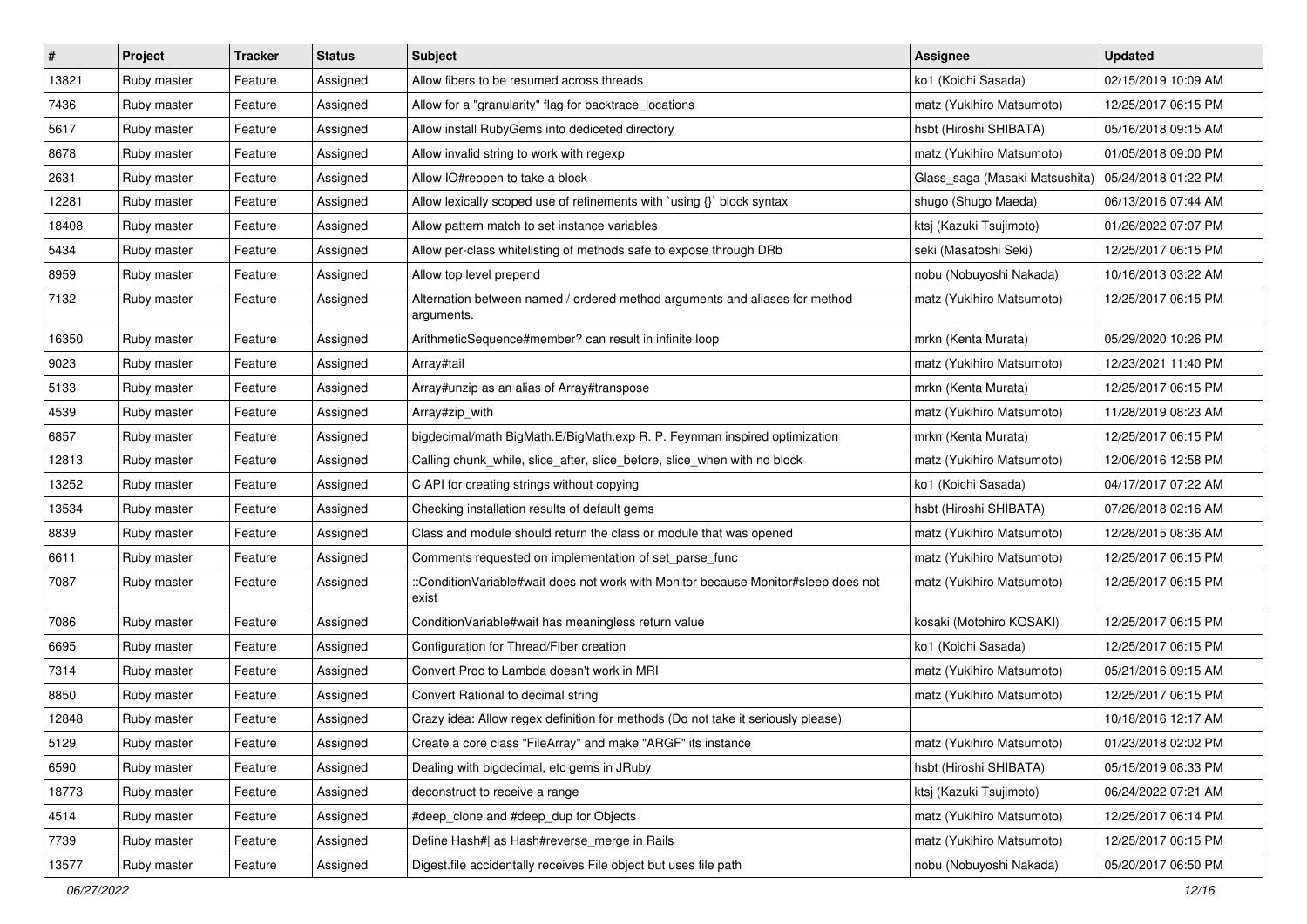| $\sharp$ | Project     | <b>Tracker</b> | <b>Status</b> | Subject                                                                                    | Assignee                              | <b>Updated</b>      |
|----------|-------------|----------------|---------------|--------------------------------------------------------------------------------------------|---------------------------------------|---------------------|
| 2324     | Ruby master | Feature        | Assigned      | Dir instance methods for relative path                                                     | nobu (Nobuyoshi Nakada)               | 12/25/2017 05:58 PM |
| 15047    | Ruby master | Feature        | Assigned      | Documentation and more functions for Hash functions in C API                               |                                       | 03/20/2019 01:24 AM |
| 9235     | Ruby master | Feature        | Assigned      | Documentation for commercial support                                                       | zzak (Zachary Scott)                  | 08/10/2019 02:55 PM |
| 12020    | Ruby master | Feature        | Assigned      | Documenting Ruby memory model                                                              | ko1 (Koichi Sasada)                   | 12/23/2021 11:40 PM |
| 14412    | Ruby master | Feature        | Assigned      | DRb UNIX on local machine: add support for getpeereid()                                    | seki (Masatoshi Seki)                 | 01/28/2018 12:51 PM |
| 15939    | Ruby master | Feature        | Assigned      | Dump symbols reference to their fstr in ObjectSpace.dump()                                 | ko1 (Koichi Sasada)                   | 08/08/2019 09:38 PM |
| 3731     | Ruby master | Feature        | Assigned      | Easier Embedding API for Ruby                                                              | ko1 (Koichi Sasada)                   | 12/25/2017 06:14 PM |
| 6308     | Ruby master | Feature        | Assigned      | Eliminate delegation from WeakRef                                                          | matz (Yukihiro Matsumoto)             | 12/23/2021 11:40 PM |
| 3608     | Ruby master | Feature        | Assigned      | Enhancing Pathname#each_child to be lazy                                                   | akr (Akira Tanaka)                    | 12/25/2017 06:14 PM |
| 7394     | Ruby master | Feature        | Assigned      | Enumerable#find ifnone parameter could be non-callable                                     | nobu (Nobuyoshi Nakada)               | 02/10/2021 09:32 AM |
| 8083     | Ruby master | Feature        | Assigned      | Exit status is limited to one-byte values which is invalid for Windows                     | cruby-windows                         | 03/14/2013 08:26 PM |
| 12656    | Ruby master | Feature        | Assigned      | Expand short paths with File.expand_path                                                   | cruby-windows                         | 01/31/2018 02:31 PM |
| 12543    | Ruby master | Feature        | Assigned      | explicit tail call syntax: foo() then return                                               | matz (Yukihiro Matsumoto)             | 04/18/2021 03:02 PM |
| 11955    | Ruby master | Feature        | Assigned      | Expose Object that Receives logs in Logger                                                 | sonots (Naotoshi Seo)                 | 11/09/2017 11:35 AM |
| 13604    | Ruby master | Feature        | Assigned      | Exposing alternative interface of readline                                                 | aycabta (aycabta .)                   | 01/20/2020 05:34 AM |
| 7121     | Ruby master | Feature        | Assigned      | Extending the use of `require'                                                             | matz (Yukihiro Matsumoto)             | 12/25/2017 06:15 PM |
| 10038    | Ruby master | Feature        | Assigned      | Extend ObjectSpace.dump to expose buffer addresses for String and Array                    | tmm1 (Aman Karmani)                   | 01/05/2018 09:01 PM |
| 17294    | Ruby master | Feature        | Assigned      | Feature: Allow method chaining with Pathname#mkpath Pathname#rmtree                        | akr (Akira Tanaka)                    | 08/30/2021 06:52 AM |
| 17295    | Ruby master | Feature        | Assigned      | Feature: Create a directory and file with Pathname#touch                                   | akr (Akira Tanaka)                    | 09/28/2021 01:20 AM |
| 17297    | Ruby master | Feature        | Assigned      | Feature: Introduce Pathname.mktmpdir                                                       | akr (Akira Tanaka)                    | 08/30/2021 06:51 AM |
| 6376     | Ruby master | Feature        | Assigned      | Feature lookup and checking if feature is loaded                                           | matz (Yukihiro Matsumoto)             | 12/25/2017 06:15 PM |
| 17296    | Ruby master | Feature        | Assigned      | Feature: Pathname#chmod use FileUtils.chmod instead of File                                | akr (Akira Tanaka)                    | 08/30/2021 06:51 AM |
| 7518     | Ruby master | Feature        | Assigned      | Fiddle::Pointer#to_str and Fiddle::Pointer#to_int should be removed                        | tenderlovemaking (Aaron<br>Patterson) | 08/15/2013 04:56 AM |
| 6811     | Ruby master | Feature        | Assigned      | File, Dir and FileUtils should have bang-versions of singleton methods that fails silently | matz (Yukihiro Matsumoto)             | 12/25/2017 06:15 PM |
| 6671     | Ruby master | Feature        | Assigned      | File.split_all and File.split_root                                                         | matz (Yukihiro Matsumoto)             | 12/25/2017 06:15 PM |
| 6337     | Ruby master | Feature        | Assigned      | FileUtils#sync                                                                             | matz (Yukihiro Matsumoto)             | 12/25/2017 06:15 PM |
| 8295     | Ruby master | Feature        | Assigned      | Float I Rational 0000000000000 BigDecimal 0000000                                          | mrkn (Kenta Murata)                   | 12/25/2017 06:15 PM |
| 18450    | Ruby master | Feature        | Assigned      | Force break in prettyprint                                                                 | akr (Akira Tanaka)                    | 12/29/2021 02:02 PM |
| 8948     | Ruby master | Feature        | Assigned      | Frozen regex                                                                               | matz (Yukihiro Matsumoto)             | 12/20/2020 07:15 PM |
| 13388    | Ruby master | Feature        | Assigned      | gc.c: Add GC.get_parameters and .set_parameters                                            | ko1 (Koichi Sasada)                   | 03/30/2017 10:52 AM |
| 13847    | Ruby master | Feature        | Assigned      | Gem activated problem for default gems                                                     |                                       | 12/10/2020 08:53 AM |
| 12497    | Ruby master | Feature        | Assigned      | GMP version of divmod may be slower                                                        | akr (Akira Tanaka)                    | 08/10/2016 03:11 AM |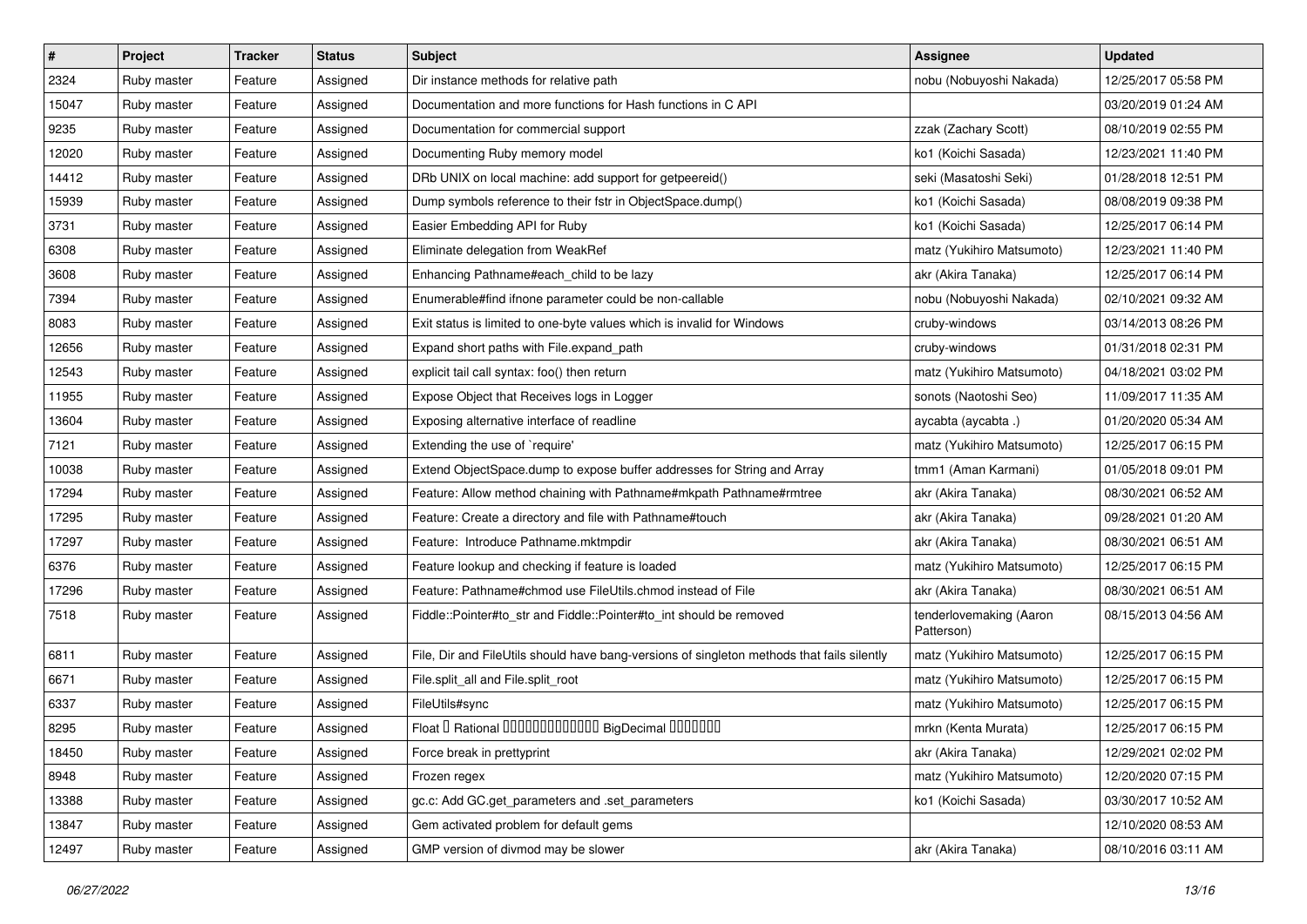| $\sharp$ | Project     | <b>Tracker</b> | <b>Status</b> | Subject                                                                                                          | <b>Assignee</b>                | <b>Updated</b>      |
|----------|-------------|----------------|---------------|------------------------------------------------------------------------------------------------------------------|--------------------------------|---------------------|
| 7532     | Ruby master | Feature        | Assigned      | Hardcoded compiler location                                                                                      | nobu (Nobuyoshi Nakada)        | 12/25/2017 06:15 PM |
| 6277     | Ruby master | Feature        | Assigned      | Hash#convert_key                                                                                                 | matz (Yukihiro Matsumoto)      | 12/25/2017 06:15 PM |
| 13508    | Ruby master | Feature        | Assigned      | How remove/refactor code related mathn library.                                                                  | hsbt (Hiroshi SHIBATA)         | 12/25/2017 06:15 PM |
| 5064     | Ruby master | Feature        | Assigned      | HTTP user-agent class                                                                                            | matz (Yukihiro Matsumoto)      | 12/25/2017 06:15 PM |
| 8536     | Ruby master | Feature        | Assigned      | Implement is_numeric? family of methods                                                                          | matz (Yukihiro Matsumoto)      | 12/25/2017 06:15 PM |
| 7148     | Ruby master | Feature        | Assigned      | Improved Tempfile w/o DelegateClass                                                                              | Glass_saga (Masaki Matsushita) | 03/27/2019 09:51 AM |
| 17111    | Ruby master | Feature        | Assigned      | Improve performance of Net::HTTPHeader#set_form by 40%                                                           | naruse (Yui NARUSE)            | 08/10/2020 05:36 AM |
| 13516    | Ruby master | Feature        | Assigned      | Improve the text of the circular require warning                                                                 | nobu (Nobuyoshi Nakada)        | 08/31/2017 05:49 AM |
| 15628    | Ruby master | Feature        | Assigned      | init_inetsock_internal should fallback to IPv4 if IPv6 is unreachable                                            | Glass_saga (Masaki Matsushita) | 09/25/2020 05:42 AM |
| 7644     | Ruby master | Feature        | Assigned      | In refinements, change "using" keyword to a less generic word.                                                   | matz (Yukihiro Matsumoto)      | 12/10/2020 08:49 AM |
| 4831     | Ruby master | Feature        | Assigned      | Integer#prime_factors                                                                                            | yugui (Yuki Sonoda)            | 01/23/2018 08:09 AM |
| 5310     | Ruby master | Feature        | Assigned      | Integral objects                                                                                                 | mrkn (Kenta Murata)            | 12/25/2017 06:15 PM |
| 6594     | Ruby master | Feature        | Assigned      | Integrated Functor                                                                                               | matz (Yukihiro Matsumoto)      | 12/10/2020 08:53 AM |
| 5654     | Ruby master | Feature        | Assigned      | Introduce global lock to avoid concurrent require                                                                | nahi (Hiroshi Nakamura)        | 12/25/2017 06:15 PM |
| 13610    | Ruby master | Feature        | Assigned      | IPAddr doesn't provide helpful methods to get the subnet or IP address                                           | knu (Akinori MUSHA)            | 10/20/2017 01:13 AM |
| 8047     | Ruby master | Feature        | Assigned      | IPAddr makes host address with netmask                                                                           | knu (Akinori MUSHA)            | 01/05/2018 09:00 PM |
| 11527    | Ruby master | Feature        | Assigned      | IPAddr#mask addr isn't a method                                                                                  | knu (Akinori MUSHA)            | 11/07/2018 04:12 PM |
| 18459    | Ruby master | Feature        | Assigned      | IRB autocomplete dropdown colour options                                                                         | aycabta (aycabta .)            | 01/05/2022 02:15 AM |
| 15371    | Ruby master | Feature        | Assigned      | <b>IRB with ARGV</b>                                                                                             | aycabta (aycabta.)             | 02/14/2020 11:35 AM |
| 5456     | Ruby master | Feature        | Assigned      | kernel#syscall() should be removed.                                                                              | matz (Yukihiro Matsumoto)      | 12/10/2020 08:46 AM |
| 17593    | Ruby master | Feature        | Assigned      | load_iseq_eval should override the ISeq path                                                                     | ko1 (Koichi Sasada)            | 02/16/2021 08:27 AM |
| 6413     | Ruby master | Feature        | Assigned      | Make Dir.entries default to Dir.entries(Dir.pwd)                                                                 | matz (Yukihiro Matsumoto)      | 12/25/2017 06:15 PM |
| 15878    | Ruby master | Feature        | Assigned      | Make exit faster by not running GC                                                                               | ko1 (Koichi Sasada)            | 07/29/2019 07:48 AM |
| 7503     | Ruby master | Feature        | Assigned      | make timeout.rb async-interrupt safe by default                                                                  | matz (Yukihiro Matsumoto)      | 12/25/2017 06:15 PM |
| 9768     | Ruby master | Feature        | Assigned      | Method that is visible only within a certain module/class                                                        | matz (Yukihiro Matsumoto)      | 04/25/2014 06:43 AM |
| 4924     | Ruby master | Feature        | Assigned      | mkmf have_header fails with C++ headers                                                                          | nobu (Nobuyoshi Nakada)        | 12/25/2017 06:15 PM |
| 6810     | Ruby master | Feature        | Assigned      | module A::B; end` is not equivalent to `module A; module B; end; end` with respect to<br>constant lookup (scope) | matz (Yukihiro Matsumoto)      | 12/10/2020 09:22 AM |
| 10129    | Ruby master | Feature        | Assigned      | More descriptive error message for failed net/http requests                                                      | akr (Akira Tanaka)             | 01/05/2018 09:01 PM |
| 5445     | Ruby master | Feature        | Assigned      | Need RUBYOPT -r before ARGV -r                                                                                   | matz (Yukihiro Matsumoto)      | 12/25/2017 06:15 PM |
| 9020     | Ruby master | Feature        | Assigned      | Net::HTTPResponse predicate/query methods                                                                        | naruse (Yui NARUSE)            | 12/25/2017 06:15 PM |
| 5764     | Ruby master | Feature        | Assigned      | Net::HTTP should assume HTTP/0.9 on unexpected responses                                                         | naruse (Yui NARUSE)            | 07/15/2019 05:06 PM |
| 4247     | Ruby master | Feature        | Assigned      | New features for Array#sample, Array#choice                                                                      | mame (Yusuke Endoh)            | 12/25/2017 06:14 PM |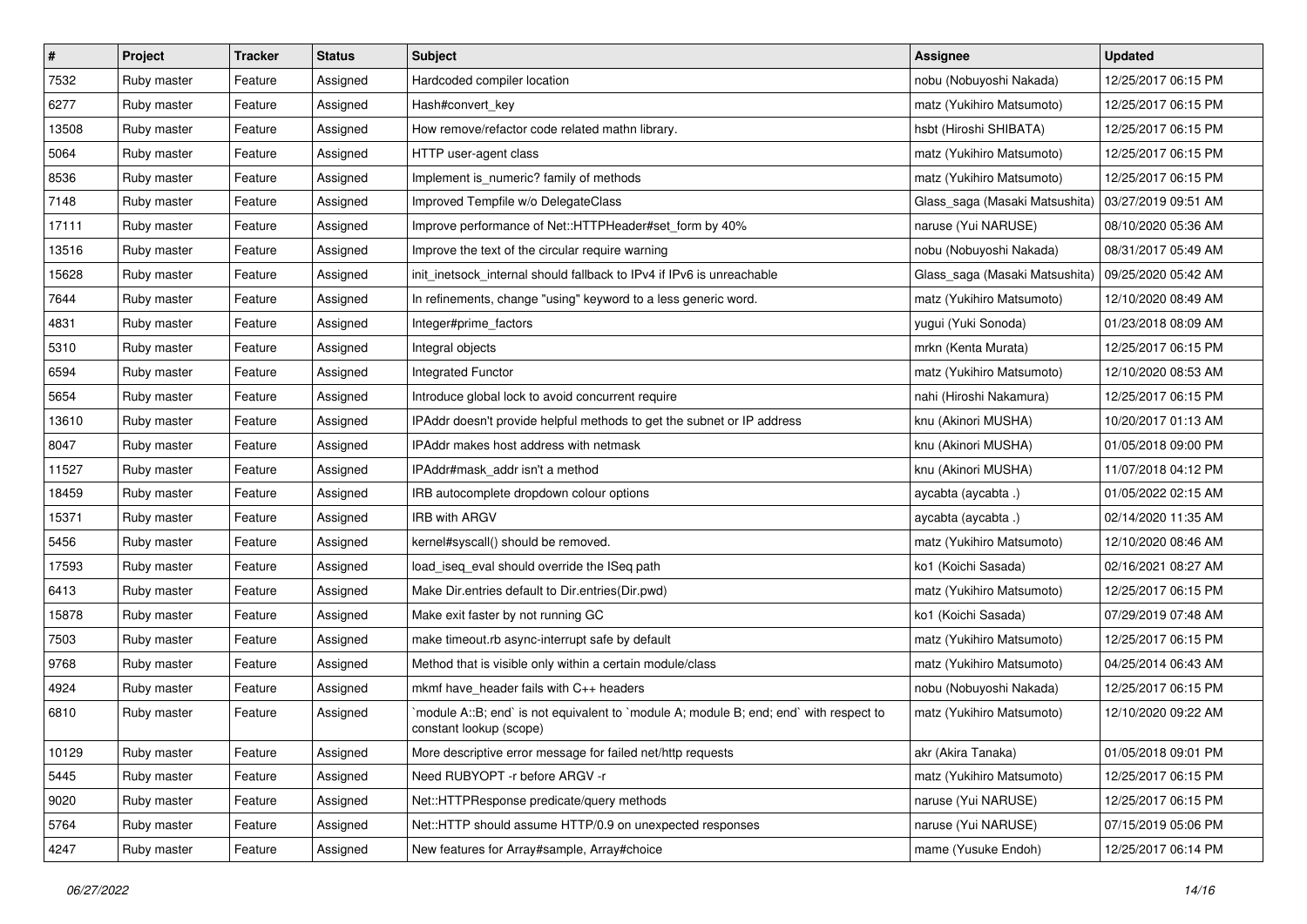| $\pmb{\#}$ | Project     | <b>Tracker</b> | <b>Status</b> | Subject                                                                            | <b>Assignee</b>            | <b>Updated</b>      |
|------------|-------------|----------------|---------------|------------------------------------------------------------------------------------|----------------------------|---------------------|
| 6596       | Ruby master | Feature        | Assigned      | New method `Array#indexes`                                                         | matz (Yukihiro Matsumoto)  | 07/29/2020 01:41 AM |
| 5389       | Ruby master | Feature        | Assigned      | New method Enumerator#iterate                                                      | matz (Yukihiro Matsumoto)  | 12/25/2017 06:15 PM |
| 5749       | Ruby master | Feature        | Assigned      | new method String#match_all needed                                                 | matz (Yukihiro Matsumoto)  | 12/25/2017 06:15 PM |
| 6293       | Ruby master | Feature        | Assigned      | new queue / blocking queues                                                        | matz (Yukihiro Matsumoto)  | 12/25/2017 06:15 PM |
| 7321       | Ruby master | Feature        | Assigned      | Newton.#nsolve 00 2 0000000000                                                     | mrkn (Kenta Murata)        | 12/25/2017 06:15 PM |
| 4521       | Ruby master | Feature        | Assigned      | NoMethodError#message may take very long to execute                                | matz (Yukihiro Matsumoto)  | 12/25/2017 06:14 PM |
| 8126       | Ruby master | Feature        | Assigned      | OpenSSL::SSL::SSLSocket does not define #recv and #send messages                   | rhenium (Kazuki Yamaguchi) | 08/08/2019 11:05 PM |
| 11322      | Ruby master | Feature        | Assigned      | OpenUri: RuntimeError: HTTP redirection loop                                       | akr (Akira Tanaka)         | 11/13/2020 03:52 AM |
| 17291      | Ruby master | Feature        | Assigned      | Optimize __send__ call                                                             | matz (Yukihiro Matsumoto)  | 01/12/2021 05:47 AM |
| 11816      | Ruby master | Feature        | Assigned      | Partial safe navigation operator                                                   | matz (Yukihiro Matsumoto)  | 04/14/2020 08:02 AM |
| 10782      | Ruby master | Feature        | Assigned      | Patch: Add constants for BigDecimal for ZERO, ONE, TEN                             | mrkn (Kenta Murata)        | 05/21/2015 08:13 AM |
| 4464       | Ruby master | Feature        | Assigned      | [PATCH] add Fcntl::Flock object for easier use of POSIX file locks                 | kosaki (Motohiro KOSAKI)   | 12/25/2017 06:14 PM |
| 14901      | Ruby master | Feature        | Assigned      | [PATCH] do not block SIGCHLD in normal Ruby Threads                                | normalperson (Eric Wong)   | 07/19/2021 05:23 AM |
| 13221      | Ruby master | Feature        | Assigned      | [PATCH] gems/bundled_gems: add "curses" RubyGem                                    | naruse (Yui NARUSE)        | 09/25/2017 06:32 PM |
| 13721      | Ruby master | Feature        | Assigned      | [PATCH] net/imap: dedupe attr keys in Net::IMAP::FetchData                         | normalperson (Eric Wong)   | 07/27/2017 09:51 AM |
| 8460       | Ruby master | Feature        | Assigned      | PATCH: optparse: add keep_unknown option                                           | nobu (Nobuyoshi Nakada)    | 05/27/2021 10:07 PM |
| 10459      | Ruby master | Feature        | Assigned      | [PATCH] rfc3339 method for Time                                                    | akr (Akira Tanaka)         | 05/21/2015 08:14 AM |
| 2294       | Ruby master | Feature        | Assigned      | [PATCH] ruby_bind_stack() to embed Ruby in coroutine                               | ko1 (Koichi Sasada)        | 01/05/2018 09:00 PM |
| 15239      | Ruby master | Feature        | Assigned      | [patch] test-spec win32ole                                                         | suke (Masaki Suketa)       | 12/29/2019 01:04 PM |
| 7412       | Ruby master | Feature        | Assigned      | Pathname#relative_path_from does not support mixed directory separators on windows | akr (Akira Tanaka)         | 01/05/2018 09:00 PM |
| 12354      | Ruby master | Feature        | Assigned      | PKey::EC Can't output public key pem when private key exists                       | rhenium (Kazuki Yamaguchi) | 07/24/2019 10:57 PM |
| 5007       | Ruby master | Feature        | Assigned      | Proc#call_under: Unifying instance_eval and instance_exec                          | matz (Yukihiro Matsumoto)  | 04/19/2018 07:57 AM |
| 6012       | Ruby master | Feature        | Assigned      | Proc#source_location also return the column                                        | nobu (Nobuyoshi Nakada)    | 02/12/2019 07:49 AM |
| 16461      | Ruby master | Feature        | Assigned      | Proc#using                                                                         | matz (Yukihiro Matsumoto)  | 12/10/2020 09:10 AM |
| 8271       | Ruby master | Feature        | Assigned      | Proposal for moving to a more visible, formal process for feature requests         | matz (Yukihiro Matsumoto)  | 12/23/2021 11:40 PM |
| 6648       | Ruby master | Feature        | Assigned      | Provide a standard API for retrieving all command-line flags passed to Ruby        | matz (Yukihiro Matsumoto)  | 12/25/2017 06:15 PM |
| 4824       | Ruby master | Feature        | Assigned      | Provide method Kernel#executed?                                                    | matz (Yukihiro Matsumoto)  | 03/05/2018 04:57 AM |
| 8164       | Ruby master | Feature        | Assigned      | Public/Private                                                                     | matz (Yukihiro Matsumoto)  | 12/10/2020 08:50 AM |
| 14397      | Ruby master | Feature        | Assigned      | public, protected and private should return their arguments instead of self        | matz (Yukihiro Matsumoto)  | 12/10/2018 07:08 AM |
| 10637      | Ruby master | Feature        | Assigned      | Puppet orchestration on vagrant fails with Error: Non-HTTP proxy URI               | akr (Akira Tanaka)         | 09/23/2020 10:23 PM |
| 5781       | Ruby master | Feature        | Assigned      | Query attributes (attribute methods ending in `?` mark)                            | matz (Yukihiro Matsumoto)  | 01/10/2020 06:34 AM |
| 6317       | Ruby master | Feature        | Assigned      |                                                                                    | matz (Yukihiro Matsumoto)  | 12/25/2017 06:15 PM |
| 7580       | Ruby master | Feature        | Assigned      | Range translation                                                                  | matz (Yukihiro Matsumoto)  | 06/11/2018 09:51 AM |